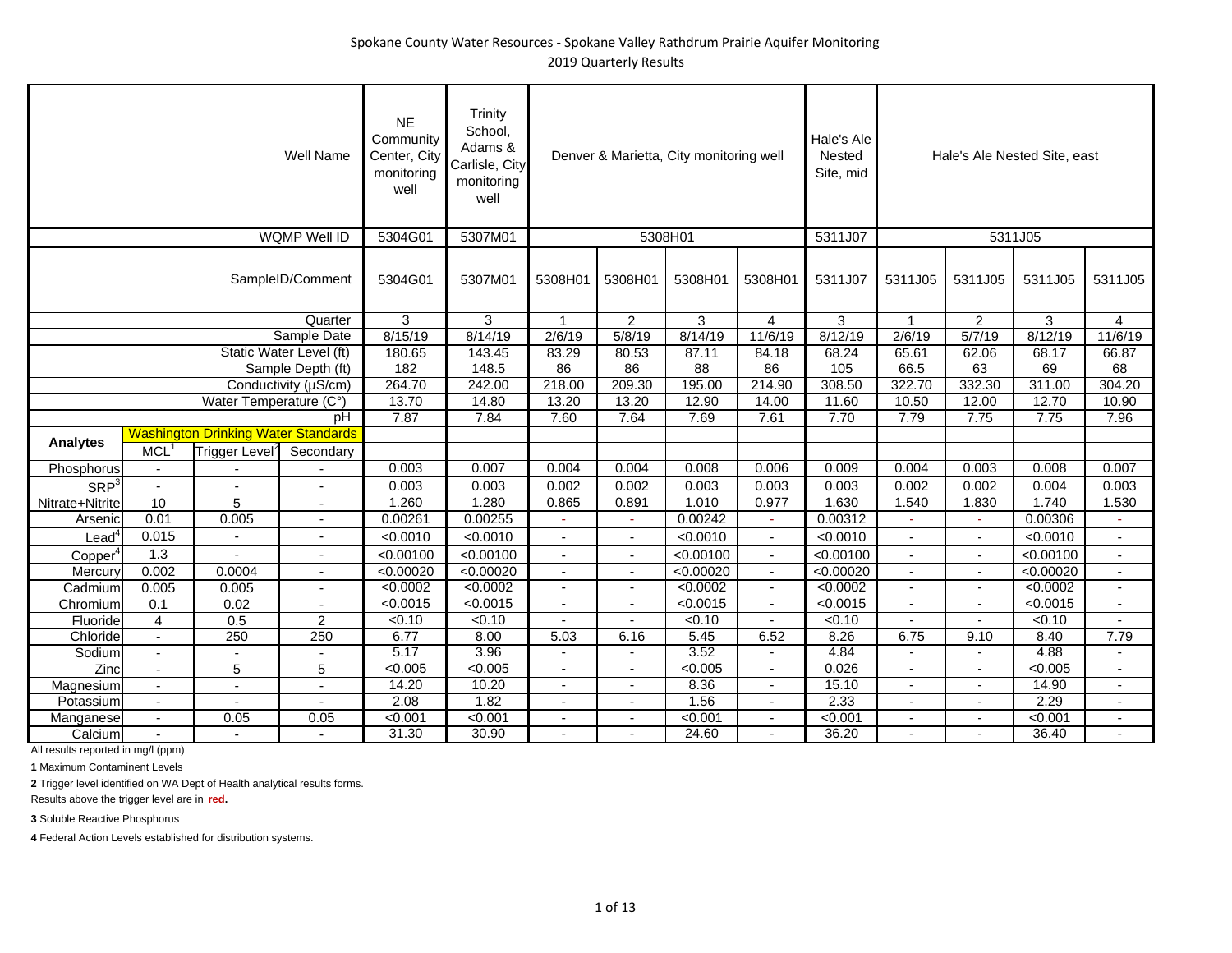|                     |                          |                                            | <b>Well Name</b>         | <b>Felts Field City</b><br>monitoring well |           | Plantes<br><b>Ferry Park</b><br>well | monitoring<br>well<br>monitoring Frederick &<br>Bowdish |                          |                          |                          |                                           | monitoring well at SCC |                  |                          |
|---------------------|--------------------------|--------------------------------------------|--------------------------|--------------------------------------------|-----------|--------------------------------------|---------------------------------------------------------|--------------------------|--------------------------|--------------------------|-------------------------------------------|------------------------|------------------|--------------------------|
|                     |                          |                                            | WQMP Well ID             | 5312C01                                    |           | 5404A01                              | 5409C02                                                 |                          |                          |                          |                                           | 5310Q01                |                  |                          |
|                     |                          |                                            | SampleID/Comment         | 5312C01                                    | 5312C01   | 5404A01                              | 5409C02                                                 |                          |                          |                          | 5310Q01 5310Q01a 5310Q01 5310Q01a 5310Q01 |                        | 5310Q01a 5310Q01 |                          |
|                     |                          |                                            | Quarter                  | $\overline{2}$                             | 3         | 3                                    | 3                                                       | $\mathbf{1}$             | $\overline{1}$           | $\overline{2}$           | $\overline{2}$                            | 3                      | 3                | $\overline{4}$           |
|                     |                          |                                            | Sample Date              | 5/8/19                                     | 8/12/19   | 8/12/19                              | 8/12/19                                                 | 2/6/19                   | 2/6/19                   | 5/9/19                   | 5/9/19                                    | 8/14/19                | 8/14/19          | 11/6/19                  |
|                     |                          |                                            | Static Water Level (ft)  | 57.71                                      | 63.45     | 49.13                                | 92.63                                                   | 37.70                    |                          | 33.76                    | $\overline{\phantom{a}}$                  | 40.47                  |                  | 38.87                    |
|                     |                          |                                            | Sample Depth (ft)        | 68                                         | 68        | 109.5                                | 93.5                                                    | 41                       |                          | $\overline{41}$          |                                           | 41.5                   |                  | 40.5                     |
|                     |                          |                                            | Conductivity (µS/cm)     | 207.80                                     | 178.60    | 280.60                               | 293.10                                                  | 204.80                   | $\overline{a}$           | 222.8                    | $\sim$                                    | 189.80                 | $\overline{a}$   | 185.1                    |
|                     |                          | Water Temperature (C°)                     |                          | 14.60                                      | 13.80     | 13.50                                | 11.60                                                   | 13.20                    |                          | 13.3                     |                                           | 14.20                  |                  | 13.5                     |
|                     |                          |                                            | pH                       | 7.88                                       | 8.03      | 6.85                                 | 7.58                                                    | 8.00                     | $\blacksquare$           | 7.86                     |                                           | 8.02                   |                  | 8.15                     |
|                     |                          | <b>Washington Drinking Water Standards</b> |                          |                                            |           |                                      |                                                         |                          |                          |                          |                                           |                        |                  |                          |
| <b>Analytes</b>     | <b>MCL</b>               | Trigger Level <sup>2</sup>                 | Secondary                |                                            |           |                                      |                                                         |                          |                          |                          |                                           |                        |                  |                          |
| Phosphorus          | $\sim$                   |                                            |                          | $\mathbf{r}$                               | 0.010     | 0.295                                | 0.008                                                   | 0.004                    | 0.004                    | 0.004                    | 0.004                                     | 0.005                  | 0.007            | 0.008                    |
| SRP <sup>3</sup>    | $\blacksquare$           |                                            | Ĭ.                       |                                            | 0.008     | 0.225                                | 0.005                                                   | 0.003                    | 0.003                    | 0.002                    | 0.002                                     | 0.002                  | 0.002            | 0.003                    |
| Nitrate+Nitrite     | 10                       | 5                                          | $\blacksquare$           |                                            | 0.878     | 0.050                                | 1.670                                                   | 0.782                    | 0.782                    | 1.140                    | 1.160                                     | 0.837                  | 0.825            | 0.697                    |
| Arsenic             | 0.01                     | 0.005                                      | $\overline{\phantom{a}}$ | 0.00578                                    | 0.00627   | < 0.00100                            | 0.00441                                                 |                          |                          |                          | ×,                                        | 0.00324                | 0.00325          |                          |
| Lead                | 0.015                    |                                            | $\overline{\phantom{a}}$ | < 0.0010                                   | < 0.0010  | < 0.0010                             | < 0.0010                                                | $\blacksquare$           | $\overline{\phantom{a}}$ |                          | $\overline{\phantom{a}}$                  | < 0.0010               | < 0.0010         | $\overline{\phantom{a}}$ |
| Copper <sup>4</sup> | 1.3                      |                                            | $\overline{\phantom{a}}$ | < 0.00100                                  | < 0.00100 | 0.00464                              | < 0.00100                                               | $\sim$                   | $\overline{\phantom{a}}$ | $\overline{\phantom{a}}$ | $\sim$                                    | < 0.00100              | < 0.00100        | $\sim$                   |
| Mercury             | 0.002                    | 0.0004                                     | $\blacksquare$           | < 0.00020                                  | < 0.00020 | < 0.00020                            | < 0.00020                                               | $\overline{\phantom{a}}$ |                          |                          | $\blacksquare$                            | < 0.00020              | < 0.00020        | $\blacksquare$           |
| Cadmium             | 0.005                    | 0.005                                      | $\overline{\phantom{a}}$ | < 0.0002                                   | < 0.0002  | < 0.0002                             | < 0.0002                                                | $\overline{\phantom{a}}$ |                          | $\sim$                   | $\blacksquare$                            | < 0.0002               | < 0.0002         | $\overline{\phantom{a}}$ |
| Chromium            | 0.1                      | 0.02                                       | $\overline{\phantom{a}}$ |                                            | < 0.0015  | < 0.0015                             | < 0.0015                                                | $\overline{a}$           |                          |                          |                                           | < 0.0015               | < 0.0015         | $\blacksquare$           |
| Fluoride            | $\overline{4}$           | 0.5                                        | $\overline{2}$           |                                            | < 0.10    | 0.29                                 | < 0.10                                                  | $\blacksquare$           |                          |                          |                                           | < 0.10                 | < 0.10           |                          |
| Chloride            | $\sim$                   | 250                                        | 250                      |                                            | 3.37      | 1.89                                 | 5.86                                                    | 4.31                     | 4.51                     | 6.50                     | 6.52                                      | 4.74                   | 4.76             | 4.54                     |
| Sodium              | $\overline{\phantom{a}}$ | $\sim$                                     | $\overline{\phantom{a}}$ |                                            | 3.29      | 10.50                                | 4.31                                                    | $\overline{\phantom{a}}$ | $\blacksquare$           |                          | $\overline{\phantom{a}}$                  | 3.02                   | 3.04             | $\blacksquare$           |
| Zinc                | $\blacksquare$           | 5                                          | 5                        | < 0.005                                    | <0.005    | 0.048                                | < 0.005                                                 | $\sim$                   | $\overline{\phantom{a}}$ | $\overline{\phantom{a}}$ | $\overline{\phantom{a}}$                  | < 0.005                | <0.005           | $\overline{\phantom{a}}$ |
| Magnesium           |                          |                                            | $\overline{\phantom{a}}$ |                                            | 6.22      | 12.40                                | 12.70                                                   | ٠                        |                          |                          |                                           | 8.10                   | 8.15             | $\blacksquare$           |
| Potassium           | $\blacksquare$           | $\overline{\phantom{a}}$                   | $\overline{a}$           | $\overline{a}$                             | 1.53      | 5.75                                 | 2.12                                                    | $\blacksquare$           | $\blacksquare$           |                          |                                           | 1.61                   | 1.58             | $\overline{\phantom{a}}$ |
| Manganese           | $\overline{\phantom{a}}$ | 0.05                                       | 0.05                     | $\overline{\phantom{a}}$                   | < 0.001   | 0.324                                | 0.008                                                   | $\blacksquare$           | $\blacksquare$           | $\overline{\phantom{a}}$ | $\overline{\phantom{a}}$                  | 0.003                  | 0.004            | $\blacksquare$           |
| Calcium             |                          |                                            |                          |                                            | 23.80     | 24.00                                | 36.30                                                   |                          |                          |                          |                                           | 24.70                  | 24.80            |                          |

**1** Maximum Contaminent Levels

**2** Trigger level identified on WA Dept of Health analytical results forms.

Results above the trigger level are in **red.**

**3** Soluble Reactive Phosphorus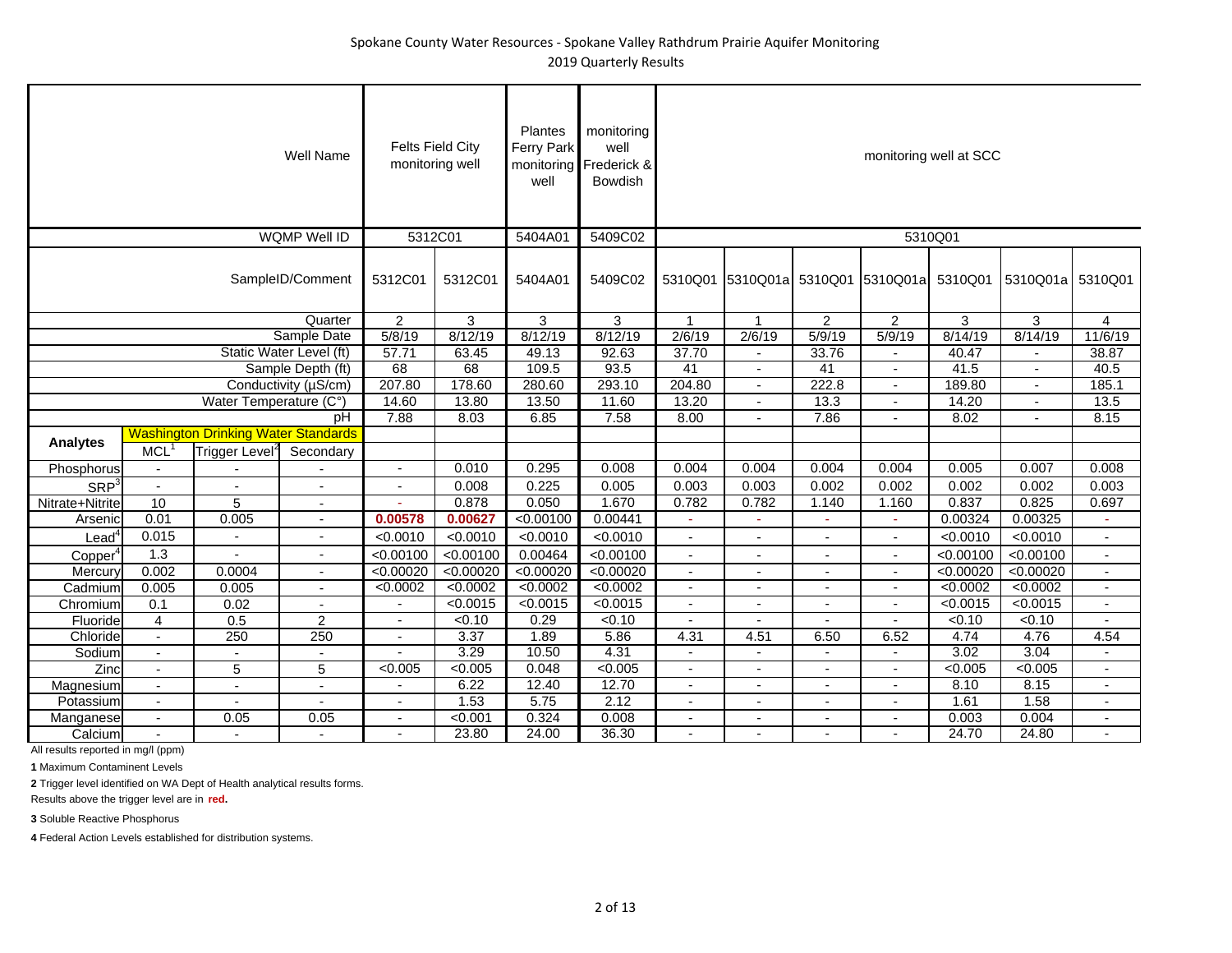|                     |                           |                                            | Well Name                         |                          |                          |                          | Olive & Fiske monitoring well |                          |                          |                          | Third & Havana Nested Site, east |                          | Third &<br>Havana<br>Nested<br>Site, mid |                          | 6th & Havana monit<br>$(MW-2)$ |
|---------------------|---------------------------|--------------------------------------------|-----------------------------------|--------------------------|--------------------------|--------------------------|-------------------------------|--------------------------|--------------------------|--------------------------|----------------------------------|--------------------------|------------------------------------------|--------------------------|--------------------------------|
|                     |                           |                                            | <b>WQMP Well ID</b>               |                          |                          |                          | 5315L01                       |                          |                          | 5322A01                  |                                  |                          | 5322A03                                  |                          | 5323E01                        |
|                     |                           |                                            | SampleID/Comment 5310Q01a 5315L01 |                          |                          | 5315L01                  | 5315L01                       | 5315L01                  | 5322A01                  | 5322A01                  | 5322A01                          | 5322A01                  | 5322A03                                  | 5323E01                  | 5323E01                        |
|                     |                           |                                            | Quarter                           | 4                        |                          | $\overline{2}$           | 3                             | $\overline{4}$           | $\mathbf{1}$             | $\overline{2}$           | 3                                | $\overline{4}$           | 3                                        |                          | $\overline{2}$                 |
|                     |                           |                                            | Sample Date                       | 11/6/19                  | 2/6/19                   | 5/8/19                   | 8/14/19                       | 11/6/19                  | 2/6/19                   | 5/9/19                   | 8/14/19                          | 11/6/19                  | 8/14/19                                  | 2/6/19                   | 5/9/19                         |
|                     |                           |                                            | Static Water Level (ft)           |                          | 67.48                    | 64.04                    | 70.21                         | 68.49                    | 50.02                    | 46.15                    | 52.80                            | 51.00                    | 52.77                                    | 50.6                     | 46.77                          |
|                     |                           |                                            | Sample Depth (ft)                 |                          | 68.5                     | 68                       | $\overline{71}$               | 70                       | 51                       | 47                       | 54                               | 52                       | 90                                       | 51.5                     | 48                             |
|                     |                           |                                            | Conductivity (µS/cm)              |                          | 244.30                   | 255.30                   | 219.60                        | 216.70                   | 279.90                   | 292.30                   | 261.90                           | 263.90                   | 266.70                                   | 394.20                   | 358.80                         |
|                     |                           | Water Temperature (C°)                     |                                   |                          | 12.60                    | 14.30                    | 13.90                         | 13.00                    | 12.50                    | 13.60                    | 13.50                            | 12.80                    | 13.10                                    | 12.30                    | 13.40                          |
|                     |                           |                                            | pH                                |                          | 7.88                     | 7.70                     | 7.95                          | 7.91                     | 7.73                     | 7.66                     | 7.54                             | 7.72                     | 7.66                                     | 7.59                     | 7.61                           |
|                     |                           | <b>Washington Drinking Water Standards</b> |                                   |                          |                          |                          |                               |                          |                          |                          |                                  |                          |                                          |                          |                                |
| <b>Analytes</b>     | $MCL$ <sup>1</sup>        | Trigger Level <sup>2</sup>                 | Secondary                         |                          |                          |                          |                               |                          |                          |                          |                                  |                          |                                          |                          |                                |
| Phosphorus          | $\sim$                    |                                            |                                   | 0.008                    | 0.006                    | 0.006                    | 0.011                         | 0.006                    | 0.006                    | 0.009                    | 0.008                            | 0.010                    | 0.013                                    | 0.010                    | 0.011                          |
| SRP <sup>3</sup>    | $\mathbb{Z}^{\mathbb{Z}}$ | $\overline{a}$                             | $\overline{a}$                    | 0.003                    | 0.004                    | 0.002                    | 0.002                         | 0.004                    | 0.005                    | 0.008                    | 0.003                            | 0.006                    | 0.003                                    | 0.010                    | 0.010                          |
| Nitrate+Nitrite     | 10                        | $\overline{5}$                             | $\sim$                            | 0.706                    | 0.985                    | 1.170                    | 1.060                         | 0.956                    | 1.440                    | 1.650                    | 1.570                            | 1.370                    | 1.840                                    | 2.580                    | 2.310                          |
| Arsenic             | 0.01                      | 0.005                                      | $\sim$                            | $\sim$                   | ٠                        | $\sim$                   | 0.00250                       | ÷                        | r.                       | $\sim$                   | 0.00255                          | ٠                        | 0.00268                                  | ٠                        | $\sim$                         |
| Lead $^{\rm 4}$     | 0.015                     | $\blacksquare$                             | $\overline{\phantom{a}}$          |                          | $\blacksquare$           | $\sim$                   | < 0.0010                      | $\sim$                   | $\blacksquare$           | $\blacksquare$           | < 0.0010                         | $\blacksquare$           | < 0.0010                                 | $\blacksquare$           | $\sim$                         |
| Copper <sup>4</sup> | 1.3                       | $\overline{\phantom{a}}$                   | $\blacksquare$                    |                          | $\overline{\phantom{a}}$ | $\sim$                   | < 0.00100                     | $\overline{\phantom{a}}$ | $\overline{\phantom{a}}$ | $\sim$                   | < 0.00100                        | $\overline{\phantom{a}}$ | < 0.00100                                | $\sim$                   |                                |
| Mercury             | 0.002                     | 0.0004                                     | $\sim$                            |                          | $\overline{\phantom{a}}$ | $\overline{\phantom{a}}$ | < 0.00020                     | $\sim$                   | $\overline{\phantom{a}}$ | $\overline{\phantom{a}}$ | < 0.00020                        | $\sim$                   | < 0.00020                                | $\sim$                   | $\overline{\phantom{a}}$       |
| Cadmium             | 0.005                     | 0.005                                      |                                   |                          |                          |                          | < 0.0002                      |                          |                          |                          | < 0.0002                         | $\blacksquare$           | < 0.0002                                 | $\blacksquare$           |                                |
| Chromium            | 0.1                       | 0.02                                       | $\blacksquare$                    | $\sim$                   | $\overline{a}$           | $\overline{\phantom{a}}$ | < 0.0015                      | $\sim$                   | $\overline{a}$           | $\overline{\phantom{a}}$ | < 0.0015                         | $\overline{\phantom{a}}$ | < 0.0015                                 | $\blacksquare$           | $\sim$                         |
| Fluoride            | $\overline{4}$            | 0.5                                        | $\overline{2}$                    |                          |                          |                          | < 0.10                        | $\overline{\phantom{a}}$ |                          |                          | < 0.10                           |                          | < 0.10                                   |                          |                                |
| Chloride            | $\sim$                    | 250                                        | 250                               | 4.56                     | 8.40                     | 11.50                    | 6.36                          | 5.76                     | 10.40                    | 12.70                    | 8.79                             | 9.82                     | 9.29                                     | 15.50                    | 14.30                          |
| Sodium              | $\sim$                    | $\sim$                                     | $\sim$                            | $\overline{\phantom{a}}$ | $\sim$                   | $\sim$                   | 3.25                          | $\overline{\phantom{a}}$ | $\overline{\phantom{a}}$ | $\sim$                   | 4.46                             | $\blacksquare$           | 4.79                                     | $\blacksquare$           | $\sim$                         |
| Zinc                | $\blacksquare$            | 5                                          | 5                                 |                          | $\blacksquare$           | $\sim$                   | <0.005                        | $\sim$                   | $\overline{\phantom{a}}$ | $\overline{\phantom{a}}$ | < 0.005                          | $\blacksquare$           | < 0.005                                  | $\blacksquare$           | $\sim$                         |
| Magnesium           | $\blacksquare$            | $\blacksquare$                             | $\blacksquare$                    |                          | ä,                       |                          | 9.61                          | $\blacksquare$           |                          |                          | 10.70                            | $\blacksquare$           | 11.10                                    | $\blacksquare$           |                                |
| Potassium           | $\sim$                    | $\overline{a}$                             | $\overline{a}$                    | $\sim$                   | $\blacksquare$           | $\sim$                   | 1.77                          | $\overline{a}$           | $\overline{a}$           | $\sim$                   | 1.85                             | $\overline{a}$           | 1.96                                     | $\overline{\phantom{a}}$ | $\sim$                         |
| Manganese           | $\sim$                    | 0.05                                       | 0.05                              |                          | $\blacksquare$           | $\overline{\phantom{a}}$ | < 0.001                       | $\blacksquare$           | $\blacksquare$           | $\overline{\phantom{a}}$ | < 0.001                          |                          | < 0.001                                  | ٠                        | $\sim$                         |
| Calcium             |                           |                                            |                                   |                          |                          |                          | 28.80                         |                          |                          |                          | 34.10                            |                          | 35.00                                    |                          |                                |

**1** Maximum Contaminent Levels

**2** Trigger level identified on WA Dept of Health analytical results forms.

Results above the trigger level are in **red.**

**3** Soluble Reactive Phosphorus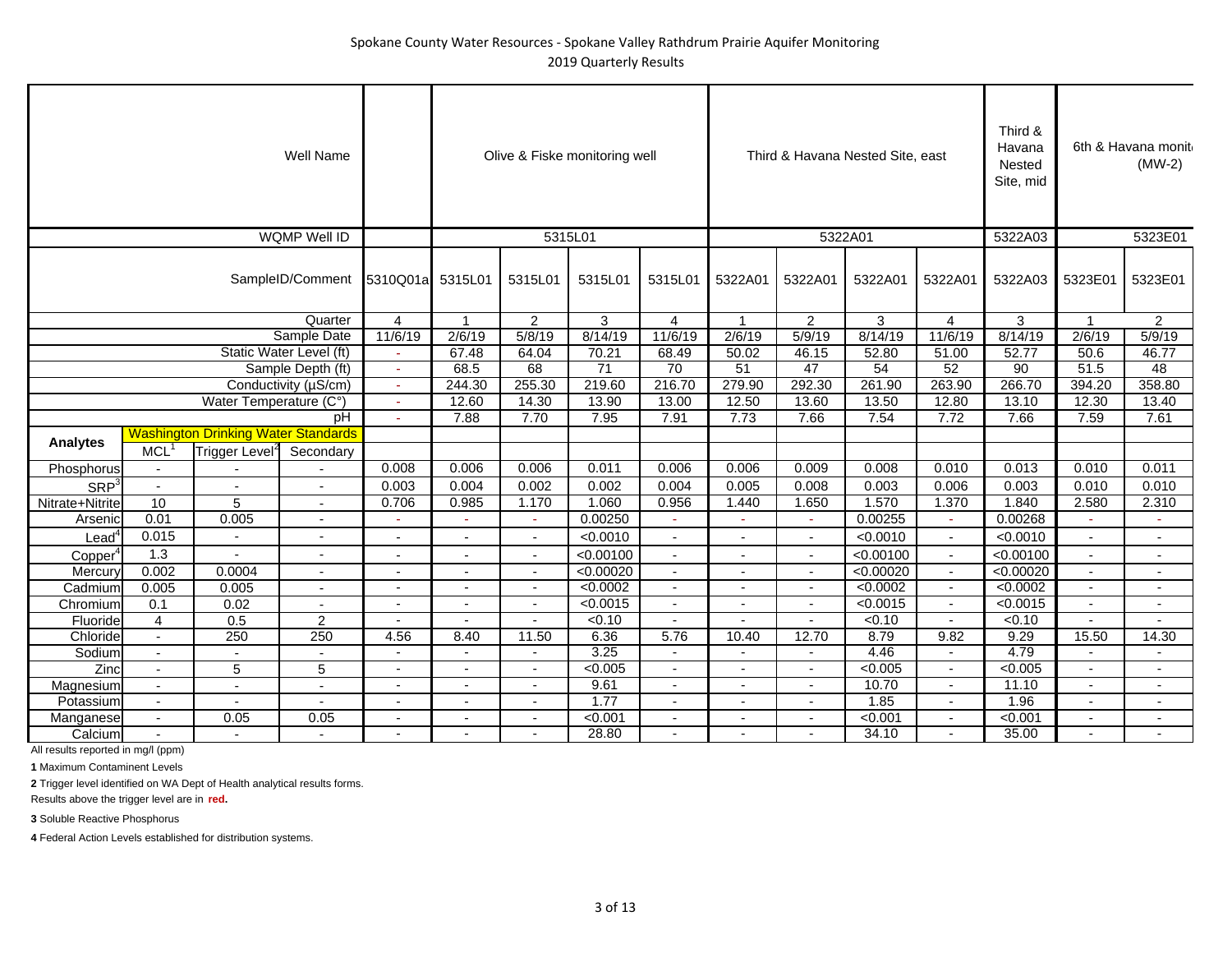|                     |                                                                      |                                            | Well Name                | pring well | 6th &<br>Havana<br>monitoring<br>well (MW-<br>2) |                          | CITY of SPOKANE-Ray |                          | CITY of<br>SPOKANE-<br>Nevada |                          | well                     | Sullivan Road and Krispy Kreme, monitoring |                | Mission & Barker<br>CID <sub>4</sub> | monitoring well at      |
|---------------------|----------------------------------------------------------------------|--------------------------------------------|--------------------------|------------|--------------------------------------------------|--------------------------|---------------------|--------------------------|-------------------------------|--------------------------|--------------------------|--------------------------------------------|----------------|--------------------------------------|-------------------------|
|                     |                                                                      |                                            | <b>WQMP Well ID</b>      |            | 5323E01                                          |                          | 5322F01             |                          | 5308A02                       |                          | 5411R06                  |                                            |                | 5517D05                              |                         |
|                     |                                                                      |                                            | SampleID/Comment         | 5323E01    | 5323E01                                          | 5322F01<br>well #1       | 5322F01<br>$#2$     | 5322F01                  | 5308A02-<br>pump#1            | 5411R06                  | 5411R06                  | 5411R06                                    |                | 5411R06 5517D05 5517D05              |                         |
|                     |                                                                      |                                            | Quarter                  | 3          | 4                                                | 1                        | 3                   | $\overline{4}$           | 3                             | $\mathbf{1}$             | $\overline{2}$           | 3                                          | $\overline{4}$ | 2                                    | 3                       |
|                     |                                                                      |                                            | Sample Date              | 8/14/19    | 11/6/19                                          | 1/29/19                  | 7/23/19             | 10/28/19                 | 7/23/19                       | 2/5/19                   | 5/7/19                   | 8/12/19                                    | 11/5/19        | 5/8/19                               | 8/13/19                 |
|                     |                                                                      |                                            |                          | 53.34      | 51.57                                            | $\blacksquare$           | ÷,                  |                          | $\blacksquare$                | 48.95                    | 45.37                    | 52.07                                      | 50.20          | 80.43                                | 86.32                   |
|                     | Static Water Level (ft)<br>Sample Depth (ft)<br>Conductivity (µS/cm) |                                            |                          | 54.5       | 53                                               | $\overline{\phantom{a}}$ |                     |                          | $\overline{\phantom{a}}$      | 50                       | 46.5                     | $\overline{53}$                            | 52             | 85                                   | $\overline{87}$         |
|                     |                                                                      |                                            |                          | 400.50     | 385.20                                           | 470.70                   | 351.40              | 458.90                   | 177.30                        | 261.20                   | 159.10                   | 252.30                                     | 257.80         | 107.40                               | 99.60                   |
|                     |                                                                      | Water Temperature (C°)                     |                          | 13.30      | 12.6                                             | 16.80                    | 11.80               | 11.70                    | 11.70                         | 10.70                    | 8.50                     | 12.50                                      | 11.70          | 14.90                                | 14.30                   |
|                     |                                                                      |                                            | pH                       | 7.55       | 7.63                                             | 7.42                     | 7.46                | 7.39                     | 7.8                           | 7.95                     | 7.82                     | 7.84                                       | 7.70           | 7.22                                 | 7.00                    |
|                     |                                                                      | <b>Washington Drinking Water Standards</b> |                          |            |                                                  |                          |                     |                          |                               |                          |                          |                                            |                |                                      |                         |
| <b>Analytes</b>     | $MCL$ <sup>1</sup>                                                   | Trigger Level <sup>2</sup>                 | Secondary                |            |                                                  |                          |                     |                          |                               |                          |                          |                                            |                |                                      |                         |
| Phosphorus          | $\overline{\phantom{a}}$                                             |                                            |                          | 0.017      | 0.013                                            | 0.018                    | 0.019               | 0.021                    | 0.004                         | 0.004                    | 0.004                    | 0.005                                      | 0.007          | $\sim$                               | 0.013                   |
| SRP <sup>3</sup>    | $\sim$                                                               |                                            | $\overline{\phantom{a}}$ | 0.004      | 0.011                                            | 0.018                    | 0.018               | 0.021                    | 0.002                         | 0.003                    | 0.003                    | 0.004                                      | 0.005          | $\sim$                               | 0.003                   |
| Nitrate+Nitrite     | 10                                                                   | 5                                          | $\overline{\phantom{a}}$ | 3.100      | 2.580                                            | 3.440                    | 3.040               | 3.260                    | 1.030                         | 1.160                    | 0.646                    | 1.160                                      | 1.160          | $\sim$                               | 0.446                   |
| Arsenic             | 0.01                                                                 | 0.005                                      | $\overline{\phantom{a}}$ | 0.00353    | $\sim$                                           | ۰                        | 0.00374             | ÷                        | 0.00255                       |                          | $\sim$                   | 0.00237                                    |                | < 0.00100                            | < 0.00100               |
| Lead <sup>4</sup>   | 0.015                                                                | $\blacksquare$                             | $\blacksquare$           | < 0.0010   | $\sim$                                           | $\overline{a}$           | < 0.0010            | $\overline{a}$           | < 0.0010                      | $\overline{\phantom{a}}$ | $\overline{a}$           | < 0.0010                                   |                | < 0.0010                             | < 0.0010                |
| Copper <sup>4</sup> | 1.3                                                                  | ÷,                                         | $\blacksquare$           | < 0.00100  | $\sim$                                           | $\blacksquare$           | 0.00276             | $\overline{\phantom{0}}$ | 0.01140                       | ä,                       | $\sim$                   | < 0.00100                                  | $\blacksquare$ |                                      | $<$ 0.00100 $<$ 0.00100 |
| Mercury             | 0.002                                                                | 0.0004                                     | $\blacksquare$           | <0.00020   | $\sim$                                           | $\overline{\phantom{a}}$ | < 0.00020           | $\blacksquare$           | < 0.00020                     | $\blacksquare$           | $\sim$                   | < 0.00020                                  | $\blacksquare$ | < 0.00020                            | < 0.00020               |
| Cadmium             | 0.005                                                                | 0.005                                      | $\blacksquare$           | < 0.0002   | $\overline{\phantom{a}}$                         |                          | < 0.0002            | $\overline{\phantom{a}}$ | < 0.0002                      |                          | $\overline{\phantom{a}}$ | < 0.0002                                   |                | < 0.0002                             | < 0.0002                |
| Chromium            | 0.1                                                                  | 0.02                                       |                          | < 0.0015   | $\overline{\phantom{a}}$                         | $\blacksquare$           | < 0.0015            | $\blacksquare$           | < 0.0015                      | $\blacksquare$           | $\sim$                   | < 0.0015                                   |                | $\sim$                               | < 0.0015                |
| Fluoride            | 4                                                                    | 0.5                                        | $\overline{2}$           | < 0.10     | $\sim$                                           |                          | < 0.10              |                          | < 0.10                        |                          |                          | < 0.10                                     |                |                                      | < 0.10                  |
| Chloride            | $\sim$                                                               | 250                                        | 250                      | 18.50      | 19.10                                            | 24.40                    | 21.10               | 23.30                    | 5.56                          | 2.80                     | 2.56                     | 3.12                                       | 3.00           |                                      | 2.68                    |
| Sodium              | $\mathcal{L}^{\mathcal{A}}$                                          | $\overline{a}$                             |                          | 8.74       | $\sim$                                           | $\blacksquare$           | 10.20               | $\blacksquare$           | 3.22                          |                          | $\blacksquare$           | 3.02                                       |                | $\overline{a}$                       | 2.29                    |
| Zinc                | $\overline{\phantom{a}}$                                             | 5                                          | 5                        | < 0.005    | $\sim$                                           | $\blacksquare$           | < 0.005             | $\blacksquare$           | < 0.005                       |                          | $\overline{a}$           | < 0.005                                    |                | < 0.005                              | < 0.005                 |
| Magnesium           | $\sim$                                                               | ٠                                          | $\overline{\phantom{a}}$ | 16.90      | $\overline{\phantom{a}}$                         | $\blacksquare$           | 16.50               | $\overline{\phantom{a}}$ | 9.49                          | $\overline{\phantom{a}}$ | ٠                        | 12.60                                      | $\blacksquare$ |                                      | 3.96                    |
| Potassium           |                                                                      |                                            |                          | 2.85       | $\blacksquare$                                   | $\blacksquare$           | 3.11                | $\blacksquare$           | 1.77                          |                          | $\overline{a}$           | 1.88                                       |                |                                      | 1.10                    |
| Manganese           | $\blacksquare$                                                       | 0.05                                       | 0.05                     | < 0.001    | $\blacksquare$                                   | $\blacksquare$           | < 0.001             | $\blacksquare$           | < 0.001                       | $\overline{\phantom{a}}$ | $\blacksquare$           | < 0.001                                    |                |                                      | < 0.001                 |
| Calcium             | $\blacksquare$                                                       | $\blacksquare$                             |                          | 51.90      |                                                  |                          | 52.80               |                          | 27.10                         |                          |                          | 30.00                                      |                |                                      | 12.30                   |

**1** Maximum Contaminent Levels

**2** Trigger level identified on WA Dept of Health analytical results forms.

Results above the trigger level are in **red.**

**3** Soluble Reactive Phosphorus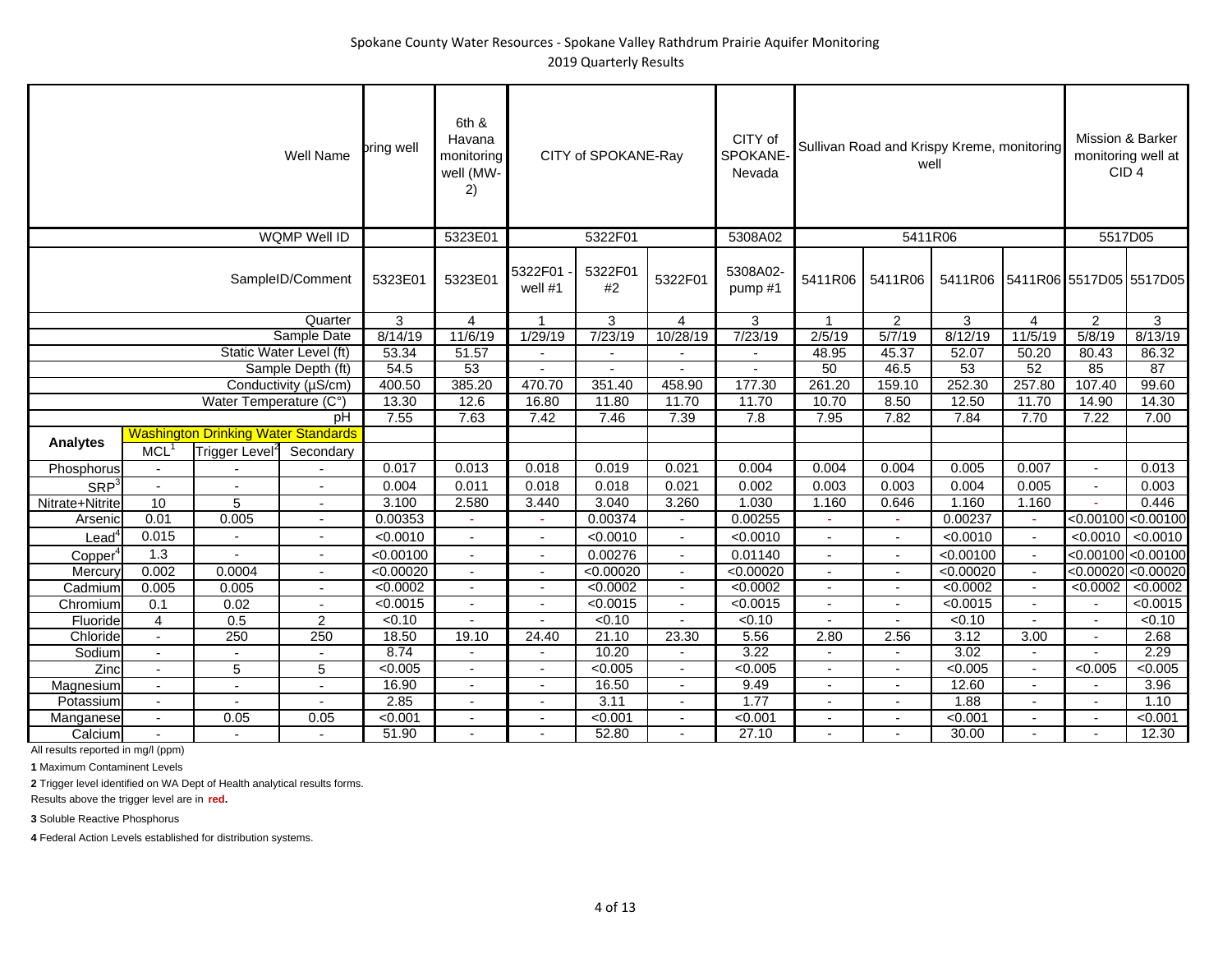|                      |                                                                      |                                            | Well Name                | I.E. COLD<br><b>STORAGE</b> |                          |                          | Trent & Barker Road, monitoring well |                | Barker Road north of<br>river, monitoring well |           | <b>Barker Road Centennial</b><br>Trail North, monitoring well |           |                          | <b>VERA WATER &amp; POV</b><br>Well 4 |
|----------------------|----------------------------------------------------------------------|--------------------------------------------|--------------------------|-----------------------------|--------------------------|--------------------------|--------------------------------------|----------------|------------------------------------------------|-----------|---------------------------------------------------------------|-----------|--------------------------|---------------------------------------|
|                      |                                                                      |                                            | <b>WQMP Well ID</b>      | 5213B01                     |                          |                          | 5505D01                              |                | 5507H01                                        |           | 5508M01                                                       |           |                          | 5426L03                               |
|                      |                                                                      |                                            | SampleID/Comment         | 5213B01                     | 5505D01                  | 5505D01                  | 5505D01                              | 5505D01        | 5507H01                                        | 5507H01   | 5508M01                                                       | 5508M01   | 5426L03                  | 5426L03                               |
|                      |                                                                      |                                            | Quarter                  | $\mathfrak{S}$              | $\overline{1}$           | 2                        | 3                                    | 4              | $\overline{2}$                                 | 3         | 2                                                             | 3         | 1                        | $\mathbf{3}$                          |
|                      |                                                                      |                                            | Sample Date              | 7/23/19                     | 2/5/19                   | 5/8/19                   | 8/13/19                              | 11/5/19        | 5/8/19                                         | 8/13/19   | 5/8/19                                                        | 8/13/19   | 1/29/19                  | 7/23/19                               |
|                      |                                                                      |                                            |                          | $\mathbf{r}$                | 92.78                    | 88.87                    | 94.50                                | 93.26          | 43.75                                          | 50.25     | 62.79                                                         | 68.78     |                          | $\blacksquare$                        |
|                      |                                                                      |                                            |                          | $\blacksquare$              | 94                       | 90                       | 95.5                                 | 95             | 45                                             | 51        | 64                                                            | 70        |                          | $\blacksquare$                        |
|                      | Static Water Level (ft)<br>Sample Depth (ft)<br>Conductivity (µS/cm) |                                            |                          | 318.60                      | 359.10                   | 373.90                   | 353.10                               | 350.20         | 69.60                                          | 59.90     | 56.50                                                         | 60.6      | 344.40                   | 323.90                                |
|                      |                                                                      | Water Temperature (C°)                     |                          | 12.20                       | 10.80                    | 11.50                    | 12.80                                | 11.70          | 8.30                                           | 23.70     | 7.80                                                          | 22.00     | 10.80                    | 10.60                                 |
|                      |                                                                      |                                            | рH                       | 7.44                        | 7.66                     | 7.69                     | 7.74                                 | 7.45           | 7.07                                           | 6.91      | 7.05                                                          | 6.59      | 7.67                     | 7.74                                  |
| <b>Analytes</b>      |                                                                      | <b>Washington Drinking Water Standards</b> |                          |                             |                          |                          |                                      |                |                                                |           |                                                               |           |                          |                                       |
|                      | MCL <sup>1</sup>                                                     | Trigger Level <sup>2</sup>                 | Secondary                |                             |                          |                          |                                      |                |                                                |           |                                                               |           |                          |                                       |
| Phosphorus           | $\overline{\phantom{a}}$                                             |                                            |                          | 0.007                       | 0.010                    | 0.011                    | 0.010                                | 0.010          | $\sim$                                         | 0.012     |                                                               | 0.012     | 0.007                    | 0.008                                 |
| SRP <sup>3</sup>     | $\blacksquare$                                                       |                                            |                          | 0.007                       | 0.009                    | 0.011                    | 0.010                                | 0.010          |                                                | 0.012     |                                                               | 0.011     | 0.006                    | 0.007                                 |
| Nitrate+Nitrite      | 10                                                                   | 5                                          |                          | 2.130                       | 3,060                    | 3.210                    | 3.180                                | 3.150          | $\mathbf{r}$                                   | 0.287     |                                                               | 0.276     | 1.860                    | 2.750                                 |
| Arsenic              | 0.01                                                                 | 0.005                                      | $\sim$                   | 0.00236                     |                          | $\sim$                   | 0.00526                              |                | < 0.00100                                      | < 0.00100 | < 0.00100                                                     | < 0.00100 |                          | 0.00435                               |
| $L$ ead <sup>4</sup> | 0.015                                                                |                                            |                          | < 0.0010                    | $\blacksquare$           | $\blacksquare$           | < 0.0010                             | $\sim$         | < 0.0010                                       | < 0.0010  | < 0.0010                                                      | < 0.0010  | $\blacksquare$           | < 0.0010                              |
| Copper <sup>4</sup>  | 1.3                                                                  |                                            |                          | 0.00247                     | $\overline{a}$           | $\blacksquare$           | < 0.00100                            | $\sim$         | 0.00100                                        | 0.00288   | < 0.00100                                                     | < 0.00100 | $\blacksquare$           | 0.00128                               |
| Mercury              | 0.002                                                                | 0.0004                                     |                          | < 0.00020                   | $\blacksquare$           | $\blacksquare$           | < 0.00020                            | $\sim$         | < 0.00020                                      | < 0.00020 | < 0.00020                                                     | < 0.00020 | $\blacksquare$           | < 0.00020                             |
| Cadmium              | 0.005                                                                | 0.005                                      |                          | < 0.0002                    |                          | $\overline{\phantom{a}}$ | < 0.0002                             |                | < 0.0002                                       | < 0.0002  | < 0.0002                                                      | < 0.00022 |                          | < 0.0002                              |
| Chromium             | 0.1                                                                  | 0.02                                       |                          | < 0.0015                    | $\blacksquare$           | $\blacksquare$           | < 0.0015                             | $\sim$         |                                                | < 0.0015  |                                                               | < 0.0015  | $\overline{\phantom{a}}$ | < 0.0015                              |
| Fluoride             | $\overline{4}$                                                       | 0.5                                        | $\overline{a}$           | < 0.10                      |                          |                          | < 0.10                               |                |                                                | < 0.10    |                                                               | < 0.10    |                          | 0.10                                  |
| Chloride             | $\sim$                                                               | 250                                        | 250                      | 39.70                       | 6.30                     | 6.68                     | 6.90                                 | 6.59           |                                                | 2.76      |                                                               | 2.52      | 10.80                    | 11.60                                 |
| Sodium               | $\blacksquare$                                                       |                                            |                          | 10.70                       | $\overline{a}$           | $\blacksquare$           | 6.11                                 |                | $\overline{a}$                                 | 2.74      | $\overline{a}$                                                | 2.72      | $\overline{a}$           | 8.51                                  |
| Zinc                 | $\blacksquare$                                                       | 5                                          | 5                        | < 0.005                     | $\blacksquare$           | $\blacksquare$           | < 0.005                              | $\overline{a}$ | 0.008                                          | 0.016     | 0.026                                                         | 0.023     |                          | 0.015                                 |
| Magnesium            | $\blacksquare$                                                       | $\blacksquare$                             | $\overline{\phantom{a}}$ | 14.10                       | $\overline{\phantom{a}}$ | $\overline{\phantom{a}}$ | 13.80                                |                |                                                | 1.76      | $\overline{\phantom{a}}$                                      | 1.77      | $\overline{\phantom{a}}$ | 14.40                                 |
| Potassium            |                                                                      |                                            |                          | 3.05                        |                          |                          | 2.44                                 |                |                                                | 1.04      |                                                               | 1.00      |                          | 3.38                                  |
| Manganese            | $\blacksquare$                                                       | 0.05                                       | 0.05                     | < 0.001                     | $\overline{\phantom{a}}$ | $\blacksquare$           | < 0.001                              |                | $\blacksquare$                                 | < 0.001   | $\blacksquare$                                                | < 0.001   |                          | < 0.001                               |
| Calcium              |                                                                      |                                            |                          | 43.80                       |                          |                          | 48.70                                |                |                                                | 6.16      |                                                               | 6.43      |                          | 52.10                                 |

**1** Maximum Contaminent Levels

**2** Trigger level identified on WA Dept of Health analytical results forms.

Results above the trigger level are in **red.**

**3** Soluble Reactive Phosphorus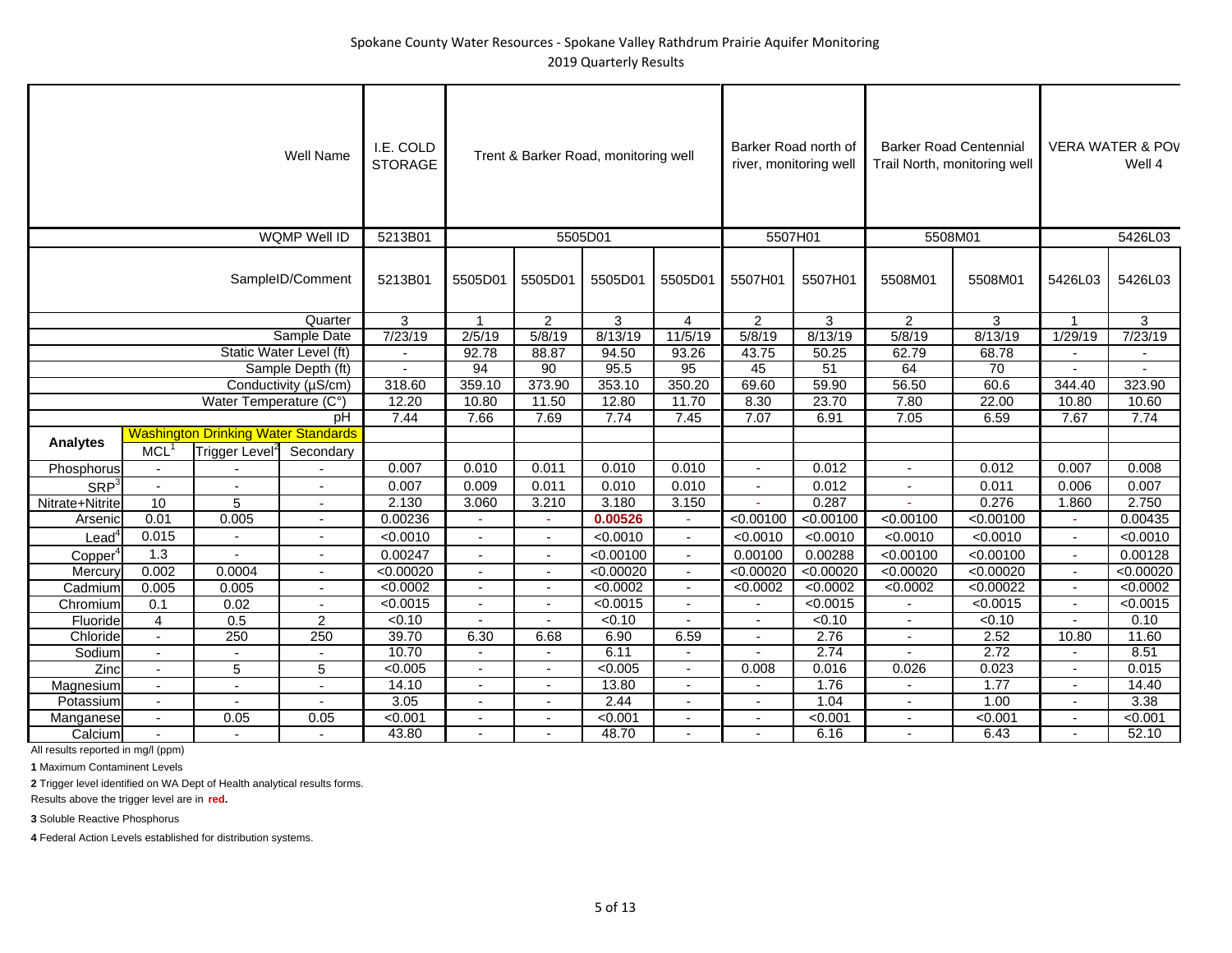## Spokane County Water Resources ‐ Spokane Valley Rathdrum Prairie Aquifer Monitoring 2019 Quarterly Results

|                     |                          |                                            | Well Name                | /ER, New                 |                          |                          | E. SPKN WD, Site 1 |                          |                          |                          |                          | Euclid & Barker monitoring well at CID5 |                 |                 |                          |
|---------------------|--------------------------|--------------------------------------------|--------------------------|--------------------------|--------------------------|--------------------------|--------------------|--------------------------|--------------------------|--------------------------|--------------------------|-----------------------------------------|-----------------|-----------------|--------------------------|
|                     |                          |                                            | <b>WQMP Well ID</b>      |                          |                          |                          | 5324G01            |                          |                          |                          |                          | 5507A04                                 |                 |                 |                          |
|                     |                          |                                            | SampleID/Comment         | 5426L03                  | 5324G01                  | 5324G01                  | 5324G01            | 5324G01                  |                          | 5507A04 5507A04a         | 5507A04                  | 5507A04a                                | 5507A04         | 5507A04         | 5507A04a                 |
|                     |                          |                                            | Quarter                  | 4                        |                          | 2                        | 3                  | $\overline{4}$           | $\mathbf{1}$             | $\mathbf{1}$             | $\overline{2}$           | $\overline{2}$                          | 3               | $\overline{4}$  | 4                        |
|                     |                          |                                            | Sample Date              | 11/5/19                  | 1/29/19                  | 5/9/19                   | 7/23/19            | 10/28/19                 | 2/5/19                   | 2/5/19                   | 5/8/19                   | 5/8/19                                  | 8/13/19         | 11/5/19         | 11/5/19                  |
|                     |                          |                                            | Static Water Level (ft)  |                          |                          | $\sim$                   |                    |                          | 69.93                    |                          | 65.92                    |                                         | 71.79           | 70.49           |                          |
|                     |                          |                                            | Sample Depth (ft)        | $\sim$                   | $\overline{a}$           | $\sim$                   | $\sim$             | $\mathbf{r}$             | $\overline{71}$          | $\sim$                   | 69.5                     | $\blacksquare$                          | $\overline{73}$ | $\overline{72}$ | $\blacksquare$           |
|                     |                          |                                            | Conductivity (µS/cm)     | 365.10                   | 457.60                   | 257.30                   | 392.00             | 444.90                   | 342.40                   | $\sim$                   | 350.60                   | $\sim$                                  | 329.20          | 334.50          | $\blacksquare$           |
|                     |                          | Water Temperature (C°)                     |                          | 10.80                    | 10.90                    | 12.80                    | 11.50              | 11.30                    | 9.80                     |                          | 11.20                    |                                         | 11.60           | 10.60           | $\overline{\phantom{a}}$ |
|                     |                          |                                            | pH                       | 7.22                     | 7.39                     | 7.97                     | 7.49               | 7.37                     | 7.62                     | $\overline{\phantom{a}}$ | 7.67                     |                                         | 7.71            | 7.40            | $\sim$                   |
|                     |                          | <b>Washington Drinking Water Standards</b> |                          |                          |                          |                          |                    |                          |                          |                          |                          |                                         |                 |                 |                          |
| <b>Analytes</b>     | MCL <sup>1</sup>         | Trigger Level <sup>2</sup>                 | Secondary                |                          |                          |                          |                    |                          |                          |                          |                          |                                         |                 |                 |                          |
| Phosphorus          | $\blacksquare$           |                                            |                          | 0.008                    | 0.019                    | 0.009                    | 0.019              | 0.020                    | 0.003                    | 0.004                    | 0.004                    | 0.003                                   | 0.006           | 0.004           | 0.004                    |
| SRP <sup>3</sup>    | $\mathbf{r}$             | $\overline{a}$                             | $\overline{a}$           | 0.007                    | 0.018                    | 0.008                    | 0.018              | 0.018                    | < 0.001                  | < 0.001                  | < 0.001                  | < 0.001                                 | 0.002           | < 0.001         | < 0.001                  |
| Nitrate+Nitrite     | 10                       | 5                                          | $\blacksquare$           | 2.350                    | 3.180                    | 1.750                    | 3.500              | 2.940                    | 1.580                    | 1.550                    | 1.620                    | 1.610                                   | 1.550           | 1.480           | 1.530                    |
| Arsenic             | 0.01                     | 0.005                                      | $\sim$                   | $\overline{\phantom{a}}$ | ٠                        | $\sim$                   | 0.00493            |                          | $\sim$                   | ÷                        | 0.00191                  | 0.00187                                 | 0.00204         | $\sim$          | ÷                        |
| $\mathsf{Lead}^4$   | 0.015                    | $\blacksquare$                             | $\blacksquare$           | $\overline{a}$           | $\blacksquare$           | $\sim$                   | < 0.0010           | $\blacksquare$           | $\blacksquare$           | $\sim$                   | < 0.0010                 | < 0.0010                                | < 0.0010        | $\blacksquare$  | $\overline{a}$           |
| Copper <sup>4</sup> | 1.3                      | $\sim$                                     | $\blacksquare$           | $\blacksquare$           | $\sim$                   | $\sim$                   | 0.00197            | $\blacksquare$           | $\blacksquare$           | $\blacksquare$           | < 0.00100                | < 0.00100                               | < 0.00100       | $\blacksquare$  | Ĭ.                       |
| Mercury             | 0.002                    | 0.0004                                     | $\sim$                   | $\overline{\phantom{a}}$ | $\blacksquare$           | $\sim$                   | < 0.00020          | $\overline{\phantom{a}}$ | $\blacksquare$           | $\overline{\phantom{a}}$ | < 0.00020                | < 0.00020                               | < 0.00020       | $\sim$          | $\blacksquare$           |
| Cadmium             | 0.005                    | 0.005                                      | $\overline{\phantom{a}}$ | $\blacksquare$           | $\overline{\phantom{a}}$ | $\blacksquare$           | < 0.0002           |                          | $\overline{\phantom{a}}$ | $\blacksquare$           | < 0.0002                 | < 0.0002                                | < 0.0002        | $\blacksquare$  | $\blacksquare$           |
| Chromium            | 0.1                      | 0.02                                       | $\blacksquare$           | $\overline{\phantom{a}}$ | $\overline{\phantom{a}}$ | $\sim$                   | < 0.0015           | $\overline{\phantom{a}}$ | $\overline{\phantom{a}}$ | $\overline{\phantom{a}}$ | $\blacksquare$           | $\sim$                                  | < 0.0015        | $\sim$          | $\overline{\phantom{a}}$ |
| Fluoride            | $\overline{4}$           | 0.5                                        | $\overline{2}$           |                          |                          | $\sim$                   | < 0.10             |                          |                          |                          |                          |                                         | < 0.10          | $\blacksquare$  |                          |
| Chloride            | $\overline{\phantom{a}}$ | 250                                        | 250                      | 11.20                    | 19.10                    | 10.10                    | 21.80              | 17.60                    | 2.61                     | 2.59                     | 2.60                     | 2.60                                    | 2.73            | 2.68            | 2.68                     |
| Sodium              | $\blacksquare$           | $\blacksquare$                             | $\sim$                   | $\overline{a}$           | $\mathbf{r}$             | $\sim$                   | 11.00              | $\sim$                   | $\sim$                   | $\sim$                   | $\overline{a}$           | $\mathbf{r}$                            | 3.19            | $\blacksquare$  | $\mathbf{r}$             |
| Zinc                | $\blacksquare$           | 5                                          | 5                        | $\overline{\phantom{a}}$ | $\blacksquare$           | $\overline{\phantom{a}}$ | 0.010              | $\overline{\phantom{a}}$ | $\overline{\phantom{a}}$ | $\overline{\phantom{a}}$ | < 0.005                  | < 0.005                                 | < 0.005         | $\sim$          | $\blacksquare$           |
| Magnesium           | $\blacksquare$           | $\sim$                                     | ٠                        | $\blacksquare$           | $\overline{\phantom{a}}$ | $\blacksquare$           | 19.30              | $\overline{\phantom{a}}$ | $\overline{\phantom{a}}$ | $\overline{\phantom{a}}$ | $\overline{\phantom{a}}$ |                                         | 18.00           | $\blacksquare$  | $\blacksquare$           |
| Potassium           | $\blacksquare$           | $\overline{\phantom{a}}$                   | ٠                        | $\overline{\phantom{a}}$ | $\blacksquare$           | $\overline{a}$           | 3.71               | $\overline{\phantom{a}}$ | $\blacksquare$           | $\overline{\phantom{a}}$ | $\blacksquare$           | $\sim$                                  | 2.13            | $\sim$          | $\blacksquare$           |
| Manganese           | $\blacksquare$           | 0.05                                       | 0.05                     | $\blacksquare$           |                          | $\sim$                   | < 0.001            | $\overline{\phantom{a}}$ | $\blacksquare$           | $\blacksquare$           | $\blacksquare$           |                                         | < 0.001         | $\blacksquare$  | $\blacksquare$           |
| Calcium             |                          |                                            |                          |                          |                          |                          | 59.60              |                          |                          |                          |                          |                                         | 41.80           |                 |                          |

All results reported in mg/l (ppm)

**1** Maximum Contaminent Levels

**2** Trigger level identified on WA Dept of Health analytical results forms.

Results above the trigger level are in **red.**

**3** Soluble Reactive Phosphorus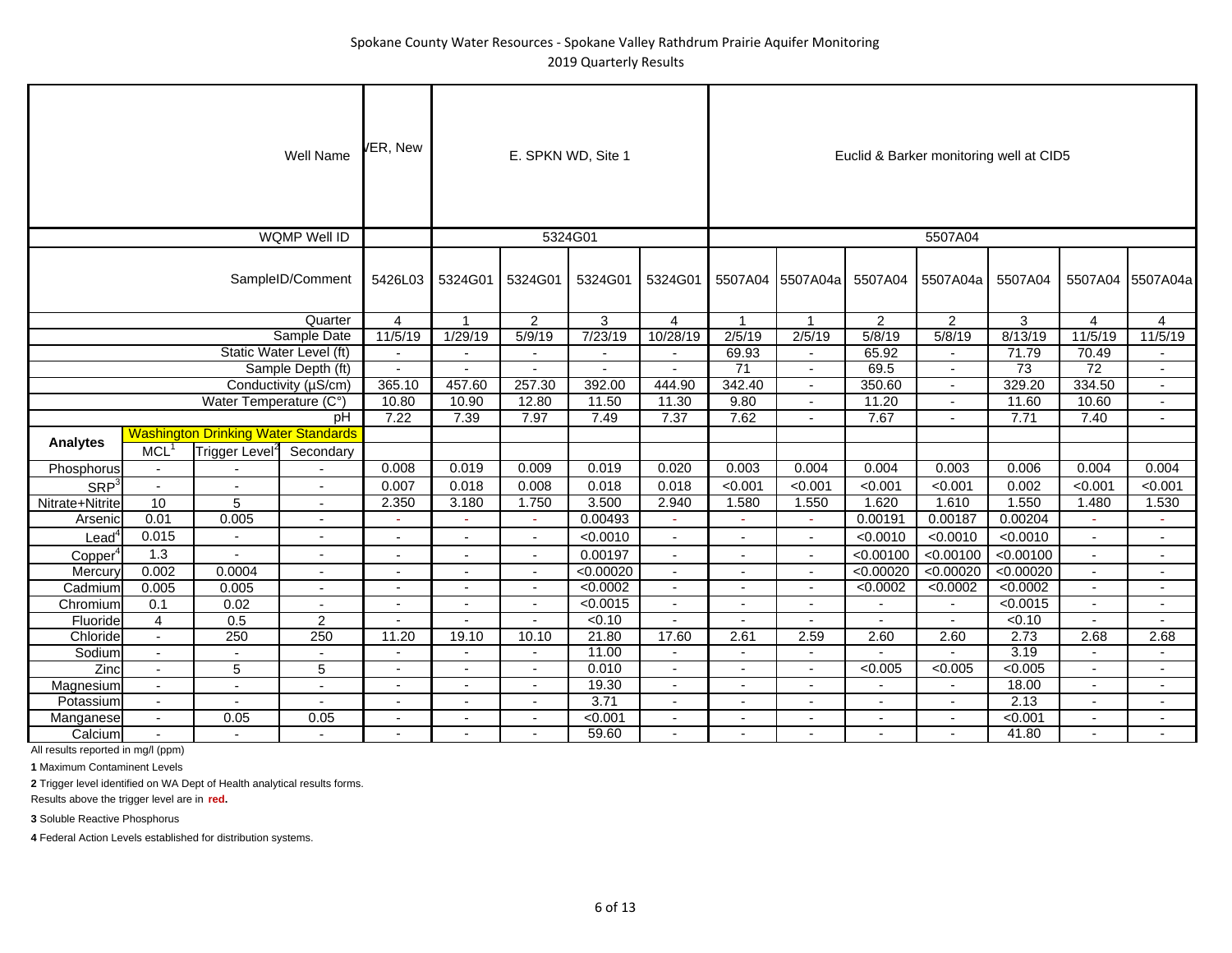|                     |                          |                                            | <b>Well Name</b>         | <b>MODERN</b><br><b>ELECT</b><br>WATER.<br>Site 6 | <b>MODERN</b><br><b>ELECT</b><br>WATER,<br>Site 11 |                          |                          | New Balfour Park monitoring well |                          | Holy Cross,<br>Rhoades &<br>Washington<br>monitoring<br>well | Franklin<br>Park, City<br>monitoring<br>well |                          |                          | East Valley High School monito |
|---------------------|--------------------------|--------------------------------------------|--------------------------|---------------------------------------------------|----------------------------------------------------|--------------------------|--------------------------|----------------------------------|--------------------------|--------------------------------------------------------------|----------------------------------------------|--------------------------|--------------------------|--------------------------------|
|                     |                          |                                            | <b>WQMP Well ID</b>      | 5408N01                                           | 5415E03                                            |                          |                          | 5417R02                          |                          | 6330J01                                                      | 6331J01                                      |                          | 6436N01                  |                                |
|                     |                          |                                            | SampleID/Comment         | 5408N01<br>#2                                     | 5415E03.<br>north #1                               | 5417R02                  | 5417R02                  | 5417R02                          | 5417R02                  | 6330J01                                                      | 6331J01                                      | 6436N01                  | 6436N01                  | 6436N01                        |
|                     |                          |                                            | Quarter                  | 3                                                 | 3                                                  | 1                        | 2                        | 3                                | 4                        | 3                                                            | 3                                            | 1                        | $\overline{2}$           | 3                              |
|                     |                          |                                            | Sample Date              | 7/23/19                                           | 7/23/19                                            | 2/5/19                   | 5/7/19                   | 8/12/19                          | 11/5/19                  | 8/15/19                                                      | 8/15/19                                      | 2/5/19                   | 5/7/19                   | 8/12/19                        |
|                     |                          |                                            | Static Water Level (ft)  | $\mathbf{r}$                                      |                                                    | 70.75                    | 65.86                    | 72.94                            | 71.87                    | 211.76                                                       | 207.56                                       | 115.19                   | 110.54                   | 118.00                         |
|                     |                          |                                            | Sample Depth (ft)        |                                                   |                                                    | $\overline{72}$          | 67                       | $\overline{74}$                  | 73.5                     | 213                                                          | 209                                          | 116                      | $\overline{112}$         | 119                            |
|                     |                          |                                            | Conductivity (µS/cm)     | 204.20                                            | 174.10                                             | 191.60                   | 186.60                   | 188.60                           | 201.60                   | 248.00                                                       | 231.80                                       | 545.60                   | 469.40                   | 527.10                         |
|                     |                          | Water Temperature (C°)                     |                          | 11.50                                             | 11.50                                              | 13.80                    | 14.40                    | 14.40                            | 13.60                    | 14.30                                                        | 14.30                                        | 12.90                    | 13.70                    | 13.60                          |
|                     |                          |                                            | pH                       | 7.86                                              | 7.99                                               | 7.96                     | 7.68                     | 7.58                             | 7.21                     | 7.95                                                         | 8.03                                         | 7.33                     | 7.37                     | 7.27                           |
|                     |                          | <b>Washington Drinking Water Standards</b> |                          |                                                   |                                                    |                          |                          |                                  |                          |                                                              |                                              |                          |                          |                                |
| <b>Analytes</b>     | MCL <sup>1</sup>         | Trigger Level <sup>2</sup>                 | Secondary                |                                                   |                                                    |                          |                          |                                  |                          |                                                              |                                              |                          |                          |                                |
| Phosphorus          | $\blacksquare$           |                                            |                          | < 0.002                                           | 0.003                                              | 0.017                    | 0.009                    | 0.005                            | 0.006                    | 0.003                                                        | 0.004                                        | 0.035                    | 0.039                    | 0.049                          |
| SRP <sup>3</sup>    | $\mathbb{Z}^2$           | $\overline{a}$                             | $\overline{a}$           | 0.002                                             | 0.002                                              | 0.006                    | 0.007                    | 0.006                            | 0.005                    | 0.003                                                        | 0.003                                        | 0.035                    | 0.039                    | 0.040                          |
| Nitrate+Nitrite     | 10                       | 5                                          | $\blacksquare$           | 1.210                                             | 1.050                                              | 0.829                    | 0.922                    | 0.745                            | 0.797                    | 1.080                                                        | 0.976                                        | 3.570                    | 4.790                    | 5.950                          |
| Arsenic             | 0.01                     | 0.005                                      | $\sim$                   | 0.00288                                           | 0.00357                                            | $\sim$                   | ×,                       | 0.00253                          | $\sim$                   | 0.00357                                                      | 0.00402                                      |                          |                          | 0.00227                        |
| Lead <sup>4</sup>   | 0.015                    | $\blacksquare$                             | $\overline{\phantom{a}}$ | < 0.0010                                          | < 0.0010                                           | $\blacksquare$           | $\blacksquare$           | < 0.0010                         | $\sim$                   | < 0.0010                                                     | < 0.0010                                     | $\overline{a}$           | $\overline{\phantom{a}}$ | < 0.0010                       |
| Copper <sup>4</sup> | 1.3                      |                                            | $\sim$                   | < 0.00100                                         | < 0.00100                                          | $\blacksquare$           | $\blacksquare$           | < 0.00100                        | $\blacksquare$           | < 0.00100                                                    | < 0.00100                                    | $\sim$                   | $\blacksquare$           | < 0.00100                      |
| Mercury             | 0.002                    | 0.0004                                     | $\sim$                   | < 0.00020                                         | < 0.00020                                          | $\blacksquare$           | $\overline{\phantom{a}}$ | < 0.00020                        | $\blacksquare$           | < 0.00020                                                    | < 0.00020                                    | $\blacksquare$           | $\blacksquare$           | < 0.00020                      |
| Cadmium             | 0.005                    | 0.005                                      |                          | < 0.0002                                          | < 0.0002                                           | $\overline{\phantom{a}}$ | $\overline{\phantom{a}}$ | < 0.0002                         | $\sim$                   | < 0.0002                                                     | < 0.0002                                     |                          |                          | <0.0002                        |
| Chromium            | 0.1                      | 0.02                                       |                          | < 0.0015                                          | < 0.0015                                           | $\blacksquare$           | $\sim$                   | < 0.0015                         | $\sim$                   | < 0.0015                                                     | < 0.0015                                     | $\overline{\phantom{a}}$ | $\overline{\phantom{a}}$ | < 0.0015                       |
| Fluoride            | $\overline{4}$           | 0.5                                        | $\overline{2}$           | < 0.10                                            | < 0.10                                             |                          | $\overline{a}$           | < 0.10                           |                          | 50.10                                                        | < 0.10                                       |                          |                          | < 0.10                         |
| Chloride            | $\blacksquare$           | 250                                        | 250                      | 4.48                                              | 4.12                                               | 4.69                     | 4.38                     | 5.32                             | 6.63                     | 4.85                                                         | 4.91                                         | 12.90                    | 11.20                    | 7.64                           |
| Sodium              | $\sim$                   |                                            | $\sim$                   | 3.07                                              | 2.91                                               | $\blacksquare$           | $\sim$                   | 2.71                             | $\blacksquare$           | 3.32                                                         | 3.07                                         | $\sim$                   | $\overline{a}$           | 9.14                           |
| Zinc                | $\overline{\phantom{a}}$ | 5                                          | 5                        | < 0.005                                           | < 0.005                                            | $\blacksquare$           | $\overline{\phantom{a}}$ | < 0.005                          | $\sim$                   | < 0.005                                                      | < 0.005                                      | $\overline{a}$           |                          | < 0.005                        |
| Magnesium           | $\overline{\phantom{a}}$ | $\blacksquare$                             | $\overline{\phantom{a}}$ | 12.10                                             | 10.20                                              | $\overline{\phantom{a}}$ | $\overline{\phantom{a}}$ | 6.93                             | $\overline{\phantom{a}}$ | 14.70                                                        | 12.90                                        | $\blacksquare$           |                          | 25.40                          |
| Potassium           | $\blacksquare$           |                                            |                          | 2.00                                              | 1.83                                               |                          |                          | 1.55                             |                          | 1.86                                                         | 1.75                                         |                          |                          | 4.20                           |
| Manganese           | $\overline{\phantom{a}}$ | 0.05                                       | 0.05                     | < 0.001                                           | < 0.001                                            | $\overline{\phantom{a}}$ | $\overline{\phantom{a}}$ | < 0.001                          | $\sim$                   | < 0.001                                                      | < 0.001                                      | $\overline{\phantom{a}}$ |                          | < 0.001                        |
| Calcium             |                          |                                            |                          | 29.80                                             | 25.30                                              |                          |                          | 24.40                            |                          | 27.50                                                        | 27.70                                        |                          |                          | 63.30                          |

**1** Maximum Contaminent Levels

**2** Trigger level identified on WA Dept of Health analytical results forms.

Results above the trigger level are in **red.**

**3** Soluble Reactive Phosphorus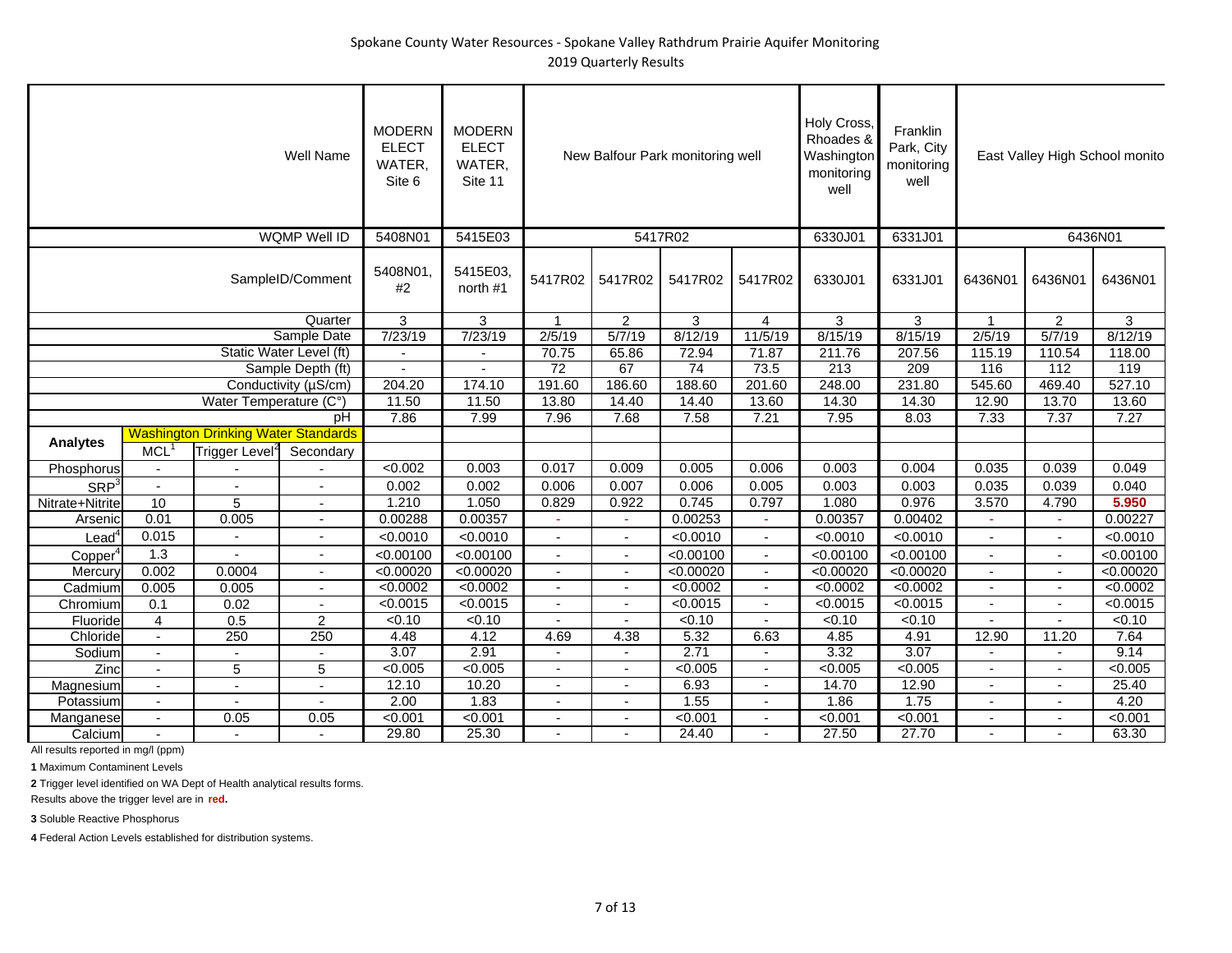|                      |                          |                                            | Well Name                | ring well                |                          |                | ORCHARD AVE IRRIG DIST, Site 1 |                          |                          |                          |                          |              | Spokane Co Water Dist #3, Site 2-5, 26th & Vercler |                |                          |
|----------------------|--------------------------|--------------------------------------------|--------------------------|--------------------------|--------------------------|----------------|--------------------------------|--------------------------|--------------------------|--------------------------|--------------------------|--------------|----------------------------------------------------|----------------|--------------------------|
|                      |                          |                                            | WQMP Well ID             |                          |                          | 5312H01        |                                |                          |                          |                          |                          | 5427L01      |                                                    |                |                          |
|                      |                          |                                            | SampleID/Comment         | 6436N01                  | 5312H01                  | 5312H01        | 5312H01                        | 5312H01                  |                          | 5427L01 5427L01a         | 5427L01                  | 5427L01      | 5427L01a                                           | 5427L01        | 5427L01a                 |
|                      |                          |                                            | Quarter                  | 4                        | $\mathbf 1$              | 2              | 3                              | $\overline{4}$           | $\overline{1}$           | $\overline{1}$           | $\overline{2}$           | 3            | 3                                                  | 4              | $\overline{4}$           |
|                      |                          |                                            | Sample Date              | 11/5/19                  | 1/29/19                  | 5/8/19         | 7/23/19                        | 10/28/19                 | 1/29/19                  | 1/29/19                  | 5/7/19                   | 7/23/19      | 7/23/19                                            | 10/28/19       | 10/28/19                 |
|                      |                          |                                            | Static Water Level (ft)  | 115.98                   | $\sim$                   | $\blacksquare$ | $\mathbf{r}$                   | $\mathbf{r}$             |                          | $\blacksquare$           | $\mathbf{r}$             | $\mathbf{r}$ | $\sim$                                             | $\sim$         | $\blacksquare$           |
|                      |                          |                                            | Sample Depth (ft)        | $\overline{117}$         | $\sim$                   | $\blacksquare$ | $\blacksquare$                 | $\blacksquare$           |                          | $\blacksquare$           | $\overline{\phantom{a}}$ |              |                                                    |                | $\blacksquare$           |
|                      |                          |                                            | Conductivity (µS/cm)     | 631.00                   | 283.50                   | 317.50         | 256.90                         | 280.80                   | 410.60                   | $\overline{\phantom{a}}$ | 408                      | 348.80       |                                                    | 405.00         | $\overline{\phantom{a}}$ |
|                      |                          | Water Temperature (C°)                     |                          | 13.50                    | 10.40                    | 10.60          | 10.80                          | 11.30                    | 11.3                     | $\sim$                   | 11.8                     | 11.90        | $\blacksquare$                                     | 11.50          | $\sim$                   |
|                      |                          |                                            | pH                       | 7.17                     | 7.72                     | 7.77           | 7.75                           | 7.79                     | 7.63                     | $\sim$                   | 7.84                     | 7.66         |                                                    | 7.29           | $\mathbf{r}$             |
|                      |                          | <b>Washington Drinking Water Standards</b> |                          |                          |                          |                |                                |                          |                          |                          |                          |              |                                                    |                |                          |
| <b>Analytes</b>      | MCL <sup>1</sup>         | Trigger Level <sup>2</sup>                 | Secondary                |                          |                          |                |                                |                          |                          |                          |                          |              |                                                    |                |                          |
| Phosphorus           | $\overline{\phantom{a}}$ |                                            |                          | 0.044                    | 0.012                    | 0.015          | 0.018                          | 0.011                    | 0.005                    | 0.005                    | 0.005                    | 0.005        | 0.005                                              | 0.007          | 0.008                    |
| SRP <sup>3</sup>     | $\mathbf{r}$             | $\overline{a}$                             | $\overline{a}$           | 0.040                    | 0.012                    | 0.015          | 0.013                          | 0.010                    | 0.004                    | 0.004                    | 0.003                    | 0.005        | 0.005                                              | 0.004          | 0.005                    |
| Nitrate+Nitrite      | 10                       | 5                                          | $\sim$                   | 5.040                    | 1.520                    | 1.990          | 2.150                          | 1.450                    | 2.460                    | 2.550                    | 2.350                    | 2.750        | 2.760                                              | 2.030          | 1.980                    |
| Arsenic              | 0.01                     | 0.005                                      | $\overline{\phantom{a}}$ | $\sim$                   | $\sim$                   | 0.00497        | 0.00506                        | $\sim$                   | $\sim$                   | ÷.                       | $\sim$                   | 0.00410      | 0.00427                                            |                | $\sim$                   |
| $L$ ead <sup>4</sup> | 0.015                    | $\overline{\phantom{0}}$                   | $\blacksquare$           | $\overline{\phantom{a}}$ | $\blacksquare$           | < 0.0010       | < 0.0010                       | $\overline{\phantom{a}}$ | $\overline{\phantom{a}}$ | $\sim$                   | $\overline{\phantom{a}}$ | < 0.0010     | < 0.0010                                           | $\sim$         | $\overline{\phantom{a}}$ |
| Copper <sup>4</sup>  | 1.3                      | $\overline{\phantom{a}}$                   | $\overline{\phantom{a}}$ | $\overline{\phantom{a}}$ | $\sim$                   | < 0.00100      | < 0.00100                      | $\overline{\phantom{a}}$ | $\overline{\phantom{a}}$ | $\sim$                   | $\overline{\phantom{a}}$ | 0.00178      | 0.00179                                            | $\sim$         | $\sim$                   |
| Mercury              | 0.002                    | 0.0004                                     | $\overline{\phantom{a}}$ | $\overline{\phantom{a}}$ | $\overline{\phantom{a}}$ | < 0.00020      | < 0.00020                      | $\sim$                   |                          | ٠                        | $\overline{\phantom{a}}$ | <0.00020     | < 0.00020                                          |                | $\blacksquare$           |
| Cadmium              | 0.005                    | 0.005                                      | $\sim$                   | $\blacksquare$           | $\sim$                   | < 0.0002       | < 0.0002                       | $\sim$                   |                          | $\blacksquare$           | $\blacksquare$           | < 0.0002     | < 0.0002                                           | $\sim$         | $\blacksquare$           |
| Chromium             | 0.1                      | 0.02                                       | $\overline{a}$           |                          | $\blacksquare$           | $\blacksquare$ | < 0.0015                       | $\overline{a}$           |                          | $\blacksquare$           | $\overline{\phantom{a}}$ | < 0.0015     | < 0.0015                                           | $\sim$         | $\blacksquare$           |
| Fluoride             | $\overline{4}$           | 0.5                                        | $\overline{2}$           |                          |                          |                | 0.10                           |                          |                          |                          | $\mathbf{r}$             | < 0.10       | < 0.10                                             | $\mathbf{r}$   |                          |
| Chloride             | $\mathcal{L}^{\pm}$      | 250                                        | 250                      | 19.50                    | 4.78                     | 6.60           | 6.60                           | 4.75                     | 11.00                    | 11.30                    | 9.84                     | 11.60        | 12.00                                              | 9.74           | 9.92                     |
| Sodium               | $\overline{\phantom{a}}$ | $\blacksquare$                             | $\overline{\phantom{a}}$ |                          | $\blacksquare$           |                | 4.74                           |                          |                          | $\blacksquare$           | $\blacksquare$           | 7.84         | 7.98                                               | $\sim$         | $\blacksquare$           |
| Zinc                 | $\sim$                   | 5                                          | 5                        |                          | $\overline{\phantom{a}}$ | 0.014          | 0.013                          | $\overline{\phantom{a}}$ |                          | ٠                        | $\overline{\phantom{a}}$ | < 0.005      | < 0.005                                            |                | $\overline{\phantom{a}}$ |
| Magnesium            | $\blacksquare$           | $\overline{a}$                             | $\sim$                   | $\blacksquare$           | $\blacksquare$           | $\blacksquare$ | 13.70                          | $\blacksquare$           |                          | $\blacksquare$           | $\overline{\phantom{a}}$ | 18.90        | 19.30                                              | $\blacksquare$ | $\blacksquare$           |
| Potassium            | $\sim$                   | $\overline{a}$                             |                          |                          |                          | $\blacksquare$ | 2.49                           | $\overline{a}$           |                          | ٠                        | $\overline{a}$           | 3.19         | 3.29                                               | $\sim$         | $\overline{\phantom{a}}$ |
| Manganese            | $\blacksquare$           | 0.05                                       | 0.05                     |                          |                          |                | < 0.001                        |                          |                          |                          |                          | < 0.001      | < 0.001                                            |                |                          |
| Calcium              | $\sim$                   | $\sim$                                     | $\overline{a}$           |                          |                          | $\overline{a}$ | 40.00                          | $\overline{a}$           |                          | ٠                        |                          | 53.10        | 53.80                                              |                | $\sim$                   |

**1** Maximum Contaminent Levels

**2** Trigger level identified on WA Dept of Health analytical results forms.

Results above the trigger level are in **red.**

**3** Soluble Reactive Phosphorus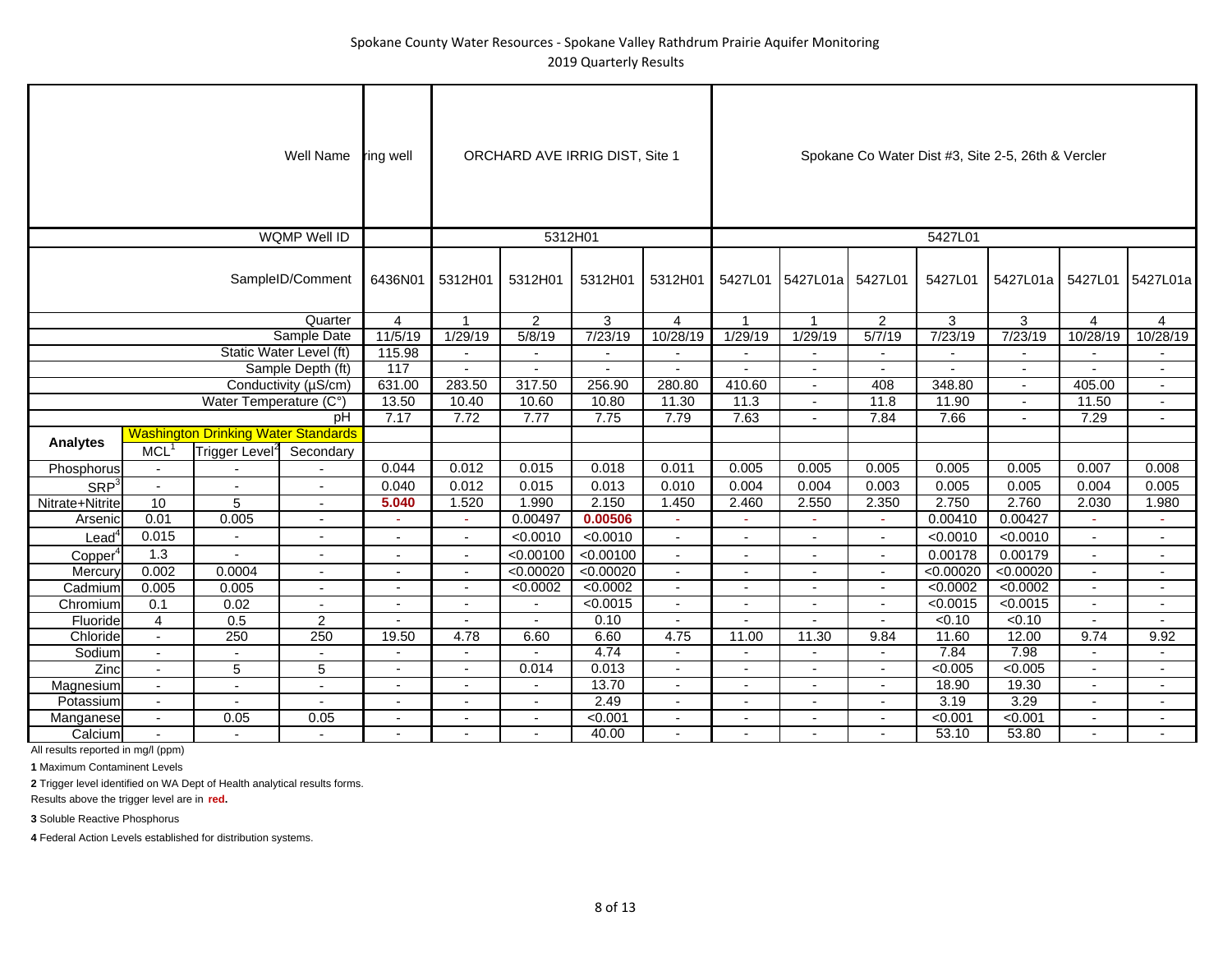|                     |                          |                                            | <b>Well Name</b>        | <b>WHITWORTH</b><br><b>WATER DIST.</b><br>#2, Well 2A |                          |                          |           | Fire Station Houston & Regal, No. Spokane WD |                | <b>NORTH</b><br>SPOKANE<br>IRRIG.<br>DIST. #4,<br>Site 4 |                |                          | Idaho Road - East Farms monitoring well<br>at CID11 |                          |
|---------------------|--------------------------|--------------------------------------------|-------------------------|-------------------------------------------------------|--------------------------|--------------------------|-----------|----------------------------------------------|----------------|----------------------------------------------------------|----------------|--------------------------|-----------------------------------------------------|--------------------------|
|                     |                          |                                            | <b>WQMP Well ID</b>     | 6320D01                                               |                          |                          | 6327N04   |                                              |                | 6328H01                                                  |                |                          | 6631M07                                             |                          |
|                     |                          |                                            | SampleID/Comment        | 6320D01                                               | 6327N04                  | 6327N04                  | 6327N04   | 6327N04a 6327N04                             |                | 6328H01                                                  |                |                          | 6631M07 6631M07 6631M07 6331M07                     |                          |
|                     |                          |                                            | Quarter                 | 3                                                     | $\mathbf{1}$             | $\overline{2}$           | 3         | 3                                            | $\overline{4}$ | 3                                                        | $\overline{1}$ | 2                        | 3                                                   | 4                        |
|                     |                          |                                            | Sample Date             | 8/15/19                                               | 2/6/19                   | 5/9/19                   | 8/15/19   | 8/15/19                                      | 11/6/19        | 8/15/19                                                  | 2/5/19         | 5/7/19                   | 8/13/19                                             | 11/5/19                  |
|                     |                          |                                            | Static Water Level (ft) |                                                       | 187.88                   | 185.28                   | 188.96    |                                              | 189.32         |                                                          | 114.11         | 111.70                   | 115.50                                              | 114.85                   |
|                     |                          |                                            | Sample Depth (ft)       | $\blacksquare$                                        | 189                      | 187                      | 191       | $\blacksquare$                               | 191            | $\blacksquare$                                           | 115            | 113                      | 116.5                                               | 116                      |
|                     |                          |                                            | Conductivity (µS/cm)    | 236.90                                                | 410.2                    | 384.90                   | 447.10    | $\blacksquare$                               | 430.10         | 278.00                                                   | 264.30         | 278.90                   | 263.30                                              | 258.80                   |
|                     |                          | Water Temperature (C°)                     |                         | 11.70                                                 | 12.6                     | 13.70                    | 14.40     |                                              | 13.10          | 11.30                                                    | 14.00          | 15.00                    | 15.10                                               | 14.80                    |
|                     |                          |                                            | pH                      | 8.23                                                  | 7.64                     | 7.66                     | 7.71      | $\blacksquare$                               | 7.53           | 8.09                                                     | 7.80           | 7.74                     | 7.75                                                | 7.59                     |
| <b>Analytes</b>     |                          | <b>Washington Drinking Water Standards</b> |                         |                                                       |                          |                          |           |                                              |                |                                                          |                |                          |                                                     |                          |
|                     | <b>MCL</b>               | Trigger Level <sup>2</sup>                 | Secondary               |                                                       |                          |                          |           |                                              |                |                                                          |                |                          |                                                     |                          |
| Phosphorus          |                          |                                            |                         | 0.004                                                 | 0.004                    | 0.004                    | 0.003     | 0.003                                        | 0.004          | 0.004                                                    | 0.007          | 0.004                    | 0.010                                               | 0.004                    |
| SRP <sup>3</sup>    |                          |                                            |                         | < 0.001                                               | < 0.001                  | < 0.001                  | 0.003     | 0.003                                        | < 0.001        | 0.003                                                    | 0.002          | 0.004                    | 0.003                                               | 0.004                    |
| Nitrate+Nitrite     | 10                       | 5                                          |                         | 3.440                                                 | 3.030                    | 2.600                    | 3.300     | 3.050                                        | 3.730          | 2.380                                                    | 1.470          | 1.610                    | 1.620                                               | 1.530                    |
| Arsenic             | 0.01                     | 0.005                                      | $\sim$                  | 0.00369                                               | ÷.                       | $\omega$                 | 0.00156   | 0.00155                                      | $\sim$         | 0.00229                                                  | $\sim$         | ÷.                       | 0.00490                                             | $\omega$                 |
| $\text{Lead}^4$     | 0.015                    | $\overline{a}$                             |                         | < 0.0010                                              | Ĭ.                       | $\mathbf{r}$             | < 0.0010  | < 0.0010                                     | $\sim$         | < 0.0010                                                 | ÷,             | $\mathbf{r}$             | < 0.0010                                            | $\blacksquare$           |
| Copper <sup>4</sup> | 1.3                      | $\overline{a}$                             |                         | 0.00114                                               |                          | $\blacksquare$           | < 0.00100 | < 0.00100                                    | $\sim$         | 0.00106                                                  |                | $\overline{a}$           | < 0.00100                                           | $\blacksquare$           |
| Mercury             | 0.002                    | 0.0004                                     |                         | < 0.00020                                             | Ĭ.                       | $\blacksquare$           | < 0.00020 | < 0.00020                                    | $\blacksquare$ | < 0.00020                                                | $\blacksquare$ | $\blacksquare$           | < 0.00020                                           | $\overline{a}$           |
| Cadmium             | 0.005                    | 0.005                                      | $\sim$                  | < 0.0002                                              | $\overline{\phantom{a}}$ | $\overline{\phantom{a}}$ | < 0.0002  | < 0.0002                                     | $\blacksquare$ | < 0.0002                                                 | $\blacksquare$ | $\sim$                   | < 0.0002                                            | $\overline{\phantom{a}}$ |
| Chromium            | 0.1                      | 0.02                                       |                         | < 0.0015                                              | $\blacksquare$           | $\overline{\phantom{a}}$ | < 0.0015  | < 0.0015                                     |                | < 0.0015                                                 |                | $\mathbf{r}$             | < 0.0015                                            | $\overline{\phantom{a}}$ |
| Fluoride            | $\overline{4}$           | 0.5                                        | $\overline{2}$          | < 0.10                                                |                          |                          | < 0.10    | < 0.10                                       |                | < 0.10                                                   |                | $\overline{\phantom{a}}$ | < 0.10                                              | $\blacksquare$           |
| Chloride            | $\sim$                   | 250                                        | 250                     | 4.17                                                  | 11.60                    | 10.60                    | 17.20     | 17.40                                        | 18.80          | 5.78                                                     | 5.02           | 5.14                     | 5.54                                                | 5.31                     |
| Sodium              | $\blacksquare$           | $\overline{a}$                             |                         | 3.10                                                  |                          | $\mathbf{r}$             | 15.60     | 15.10                                        |                | 6.26                                                     |                |                          | 3.07                                                |                          |
| Zinc                | $\blacksquare$           | $\overline{5}$                             | 5                       | < 0.005                                               | $\blacksquare$           | $\blacksquare$           | < 0.005   | < 0.005                                      | $\blacksquare$ | < 0.005                                                  |                | $\sim$                   | < 0.005                                             | $\blacksquare$           |
| Magnesium           | $\blacksquare$           | $\sim$                                     | $\sim$                  | 14.10                                                 | ÷,                       | $\blacksquare$           | 25.70     | 25.00                                        | $\blacksquare$ | 16.00                                                    | $\blacksquare$ | $\overline{\phantom{a}}$ | 13.70                                               | $\overline{a}$           |
| Potassium           | $\overline{\phantom{a}}$ |                                            |                         | 1.84                                                  | $\blacksquare$           | $\blacksquare$           | 4.05      | 3.89                                         |                | 2.59                                                     |                | $\blacksquare$           | 2.20                                                |                          |
| Manganese           | $\blacksquare$           | 0.05                                       | 0.05                    | < 0.001                                               | $\blacksquare$           | $\overline{\phantom{a}}$ | < 0.001   | < 0.001                                      | $\blacksquare$ | < 0.001                                                  | $\blacksquare$ | $\blacksquare$           | < 0.001                                             | $\blacksquare$           |
| Calcium             |                          |                                            |                         | 26.70                                                 |                          |                          | 40.90     | 39.30                                        |                | 29.20                                                    |                |                          | 31.80                                               |                          |

**1** Maximum Contaminent Levels

**2** Trigger level identified on WA Dept of Health analytical results forms.

Results above the trigger level are in **red.**

**3** Soluble Reactive Phosphorus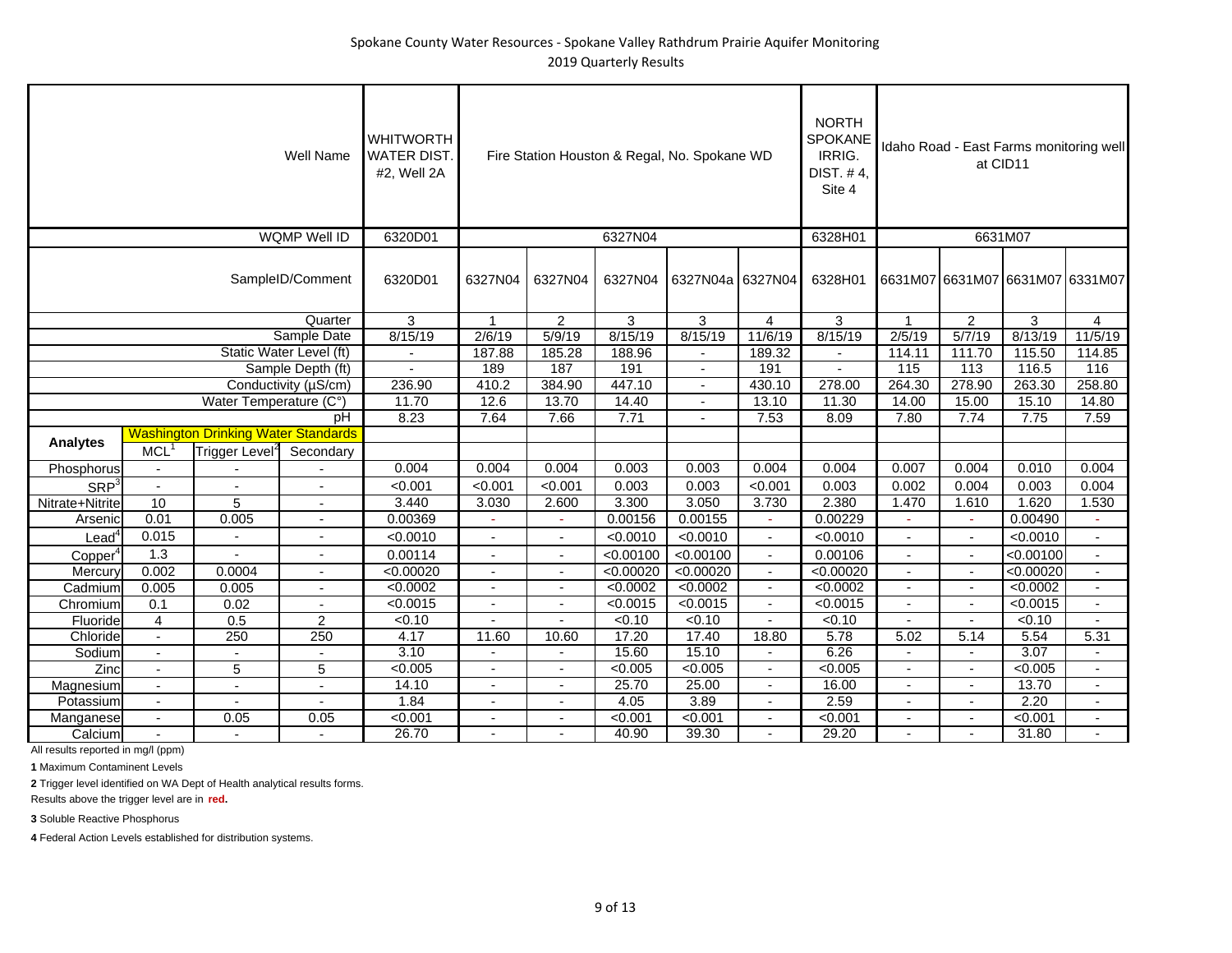|                     |                          |                                            | <b>Well Name</b>        |                          |                          | Idaho Road 300 ft south of pipeline,<br>monitoring well |                          |                |                          |           | Idaho Road 1000 ft south of Trent, monitoring well |                          | Orchard<br>Ave Irrig<br>Dist Site 2              | <b>Mission</b><br>Well,<br>LIBERTY<br>LAKE<br><b>SEWER</b><br><b>DIST</b> |
|---------------------|--------------------------|--------------------------------------------|-------------------------|--------------------------|--------------------------|---------------------------------------------------------|--------------------------|----------------|--------------------------|-----------|----------------------------------------------------|--------------------------|--------------------------------------------------|---------------------------------------------------------------------------|
|                     |                          |                                            | WQMP Well ID            |                          |                          | 6525R01                                                 |                          |                |                          | 6524R01   |                                                    |                          | 5407C01                                          | 5515C01                                                                   |
|                     |                          |                                            | SampleID/Comment        | 6525R01                  | 6525R01                  | 6525R01                                                 | 6525R01                  | 6524R01        | 6524R01                  | 6524R01   | 6524R01a                                           | 6524R01                  | 5407C01,<br>pump off 5<br>min before<br>sampling | 5515C01                                                                   |
|                     |                          |                                            | Quarter                 | 1                        | $\overline{2}$           | 3                                                       | 4                        | $\overline{1}$ | $\overline{c}$           | 3         | 3                                                  | $\overline{4}$           | 3                                                | 3                                                                         |
|                     |                          |                                            | Sample Date             | 2/5/19                   | 5/7/19                   | 8/13/19                                                 | 11/5/19                  | 2/5/19         | 5/7/19                   | 8/13/19   | 8/13/19                                            | 11/5/19                  | 7/23/19                                          | 7/23/19                                                                   |
|                     |                          |                                            | Static Water Level (ft) | 103.03                   | 100.77                   | 104.48                                                  | 103.90                   | 124.68         | 122.67                   | 126.28    |                                                    | 125.70                   |                                                  |                                                                           |
|                     |                          |                                            | Sample Depth (ft)       | 104                      | 102                      | 105.5                                                   | 105                      | 125.5          | 124                      | 127       | $\overline{\phantom{a}}$                           | 127                      | $\overline{\phantom{a}}$                         | $\mathbf{r}$                                                              |
|                     |                          |                                            | Conductivity (µS/cm)    | 313.90                   | 322.00                   | 303.1                                                   | 302.1                    | 321.7          | 335.80                   | 308.40    | $\blacksquare$                                     | 306.40                   | 259.60                                           | 241.10                                                                    |
|                     |                          | Water Temperature (C°)                     |                         | 9.90                     | 11.30                    | 11.3                                                    | 10.9                     | 10.50          | 11.40                    | 11.60     | ٠                                                  | 11.10                    | 13.00                                            | 12.60                                                                     |
|                     |                          |                                            | pH                      | 7.78                     | 7.66                     | 7.81                                                    | 7.48                     | 7.68           | 7.66                     | 7.83      | $\blacksquare$                                     | 7.38                     | 7.74                                             | 7.89                                                                      |
|                     |                          | <b>Washington Drinking Water Standards</b> |                         |                          |                          |                                                         |                          |                |                          |           |                                                    |                          |                                                  |                                                                           |
| <b>Analytes</b>     | <b>MCL</b>               | Trigger Level <sup>2</sup>                 | Secondary               |                          |                          |                                                         |                          |                |                          |           |                                                    |                          |                                                  |                                                                           |
| Phosphorus          | $\overline{\phantom{a}}$ |                                            |                         | 0.004                    | 0.009                    | 0.010                                                   | 0                        | 0.004          | 0.003                    | 0.006     | 0.005                                              | 0.003                    | 0.014                                            | 0.010                                                                     |
| SRP <sup>3</sup>    | $\blacksquare$           |                                            |                         | < 0.001                  | < 0.001                  | 0.002                                                   | < 0.001                  | < 0.001        | 0.002                    | 0.002     | 0.002                                              | 0.002                    | 0.014                                            | 0.009                                                                     |
| Nitrate+Nitrite     | 10                       | 5                                          |                         | 1.330                    | 1.280                    | 1.270                                                   | 1.190                    | 2.180          | 2.620                    | 2.450     | 2.390                                              | 2.320                    | 2.100                                            | 1.570                                                                     |
| Arsenic             | 0.01                     | 0.005                                      |                         |                          | ÷.                       | 0.00230                                                 |                          |                | $\omega$                 | 0.00284   | 0.00290                                            | $\sim$                   | 0.00491                                          | 0.00312                                                                   |
| $\textsf{lead}^4$   | 0.015                    |                                            |                         |                          |                          | < 0.0010                                                | $\blacksquare$           |                | $\sim$                   | < 0.0010  | < 0.0010                                           | $\blacksquare$           | < 0.0010                                         | < 0.0010                                                                  |
| Copper <sup>4</sup> | 1.3                      | $\overline{a}$                             |                         |                          |                          | < 0.00100                                               |                          |                |                          | < 0.00100 | < 0.00100                                          | $\blacksquare$           | < 0.00100                                        | 0.00115                                                                   |
| Mercury             | 0.002                    | 0.0004                                     | $\overline{a}$          | ٠                        | $\overline{\phantom{a}}$ | < 0.00020                                               | $\sim$                   | $\blacksquare$ | $\sim$                   | < 0.00020 | < 0.00020                                          | $\sim$                   | < 0.00020                                        | < 0.00020                                                                 |
| Cadmium             | 0.005                    | 0.005                                      | $\overline{a}$          | ٠                        |                          | < 0.0002                                                | $\overline{\phantom{a}}$ | $\blacksquare$ | $\sim$                   | < 0.0002  | < 0.0002                                           | $\blacksquare$           | < 0.0002                                         | < 0.0002                                                                  |
| Chromium            | 0.1                      | 0.02                                       | $\blacksquare$          | ۰                        |                          | < 0.0015                                                |                          |                |                          | < 0.0015  | < 0.0015                                           | $\overline{\phantom{a}}$ | < 0.0015                                         | < 0.0015                                                                  |
| Fluoride            | $\overline{4}$           | 0.5                                        | 2                       |                          |                          | < 0.10                                                  |                          |                |                          | 50.10     | < 0.10                                             |                          | < 0.10                                           | < 0.10                                                                    |
| Chloride            | $\overline{\phantom{a}}$ | 250                                        | 250                     | 2.24                     | 2.17                     | 2.40                                                    | 2.25                     | 4.39           | 4.06                     | 3.91      | 3.88                                               | 4.26                     | 6.78                                             | 6.26                                                                      |
| Sodium              | $\blacksquare$           |                                            |                         |                          |                          | 3.13                                                    |                          |                |                          | 3.52      | 3.49                                               |                          | 4.77                                             | 5.53                                                                      |
| Zinc                | $\overline{\phantom{a}}$ | 5                                          | 5                       | $\overline{a}$           |                          | < 0.005                                                 | $\overline{a}$           |                | $\sim$                   | < 0.005   | < 0.005                                            | $\overline{a}$           | < 0.005                                          | < 0.005                                                                   |
| Magnesium           | $\sim$                   | ٠                                          | ٠                       | $\overline{\phantom{0}}$ | $\overline{\phantom{0}}$ | 17.50                                                   | $\overline{\phantom{a}}$ | $\blacksquare$ | $\overline{\phantom{a}}$ | 15.50     | 15.50                                              | $\overline{\phantom{a}}$ | 14.00                                            | 12.20                                                                     |
| Potassium           | $\overline{\phantom{a}}$ | $\blacksquare$                             | $\blacksquare$          | $\overline{\phantom{a}}$ |                          | 2.06                                                    |                          | $\blacksquare$ | $\blacksquare$           | 2.18      | 2.12                                               | $\blacksquare$           | 2.47                                             | 2.40                                                                      |
| Manganese           | $\overline{\phantom{a}}$ | 0.05                                       | 0.05                    |                          |                          | < 0.001                                                 |                          |                |                          | < 0.001   | < 0.001                                            |                          |                                                  | < 0.001                                                                   |
| Calcium             | $\overline{\phantom{a}}$ |                                            |                         | $\blacksquare$           |                          | 36.70                                                   | $\blacksquare$           | $\blacksquare$ |                          | 39.50     | 39.40                                              | $\blacksquare$           |                                                  | 36.80                                                                     |

**1** Maximum Contaminent Levels

**2** Trigger level identified on WA Dept of Health analytical results forms.

Results above the trigger level are in **red.**

**3** Soluble Reactive Phosphorus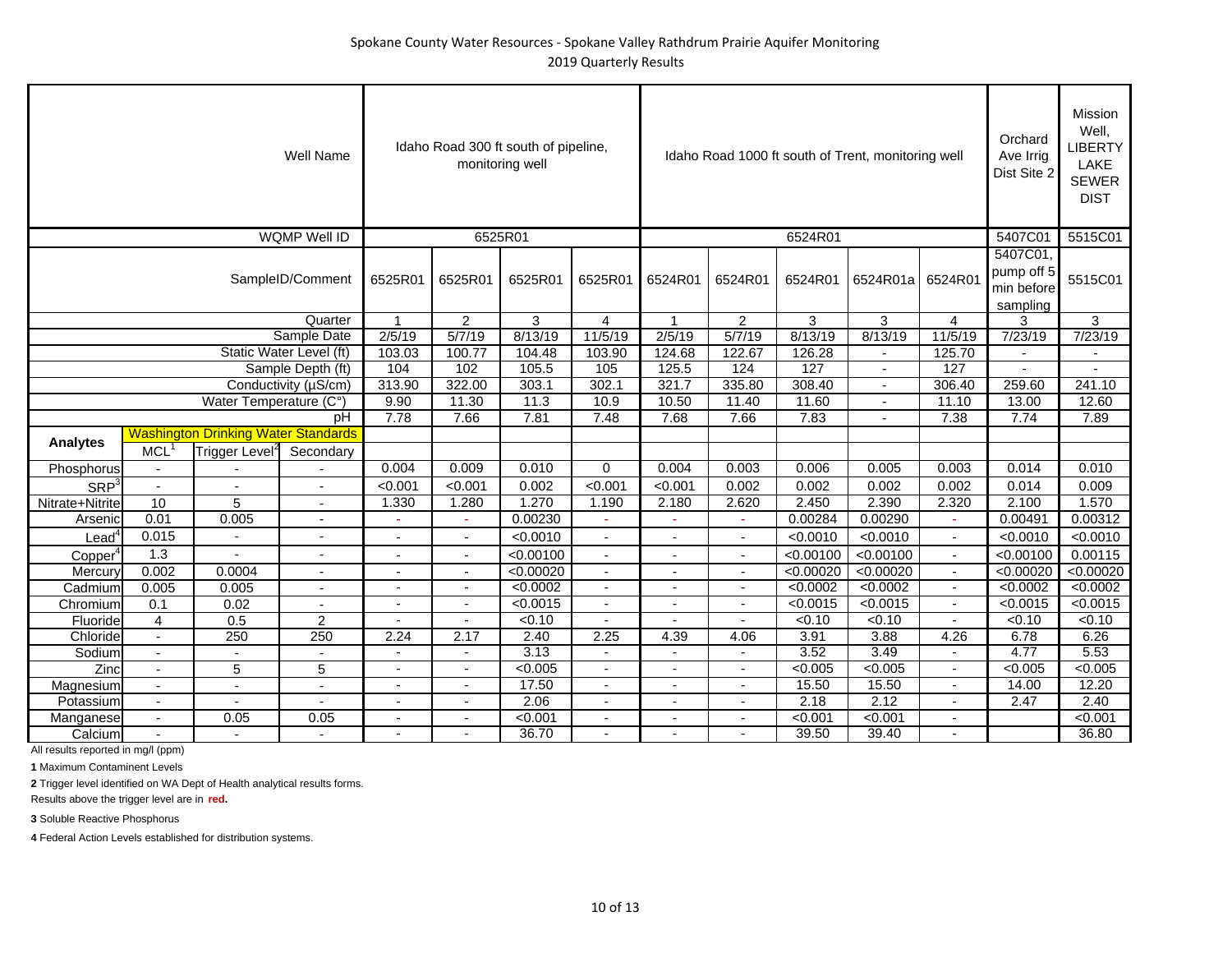|                     |                          |                                            | <b>Well Name</b>         |                          |                          | PASADENA PARK #2         |                          | CONSOLIDATED CONSOLIDATED<br><b>IRRIG DIST 19.</b><br>Site 2A | <b>IRRIG DIST 19.</b><br>Site 11B |                |                          | SPOKANE FISH HATCHERY, GRIFFITH<br><b>SPR</b> |                |
|---------------------|--------------------------|--------------------------------------------|--------------------------|--------------------------|--------------------------|--------------------------|--------------------------|---------------------------------------------------------------|-----------------------------------|----------------|--------------------------|-----------------------------------------------|----------------|
|                     |                          |                                            | <b>WQMP Well ID</b>      |                          | 5405K01                  |                          |                          | 5518R01                                                       | 6631M04                           |                |                          | 6211J01s                                      |                |
|                     |                          |                                            | SampleID/Comment         | 5405K01                  | 5405K01                  | 5405K01                  | 5405K01                  | 5518R01, west                                                 | 6631M04                           |                |                          | 6211J01s 6211J01S 6211J01S 6211J01s           |                |
|                     |                          |                                            | Quarter                  |                          | $\overline{2}$           | 3                        | 4                        | 3                                                             | 3                                 |                | 2                        | 3                                             | $\overline{4}$ |
|                     |                          |                                            | Sample Date              | 1/29/19                  | 5/7/19                   | 7/23/19                  | 10/28/19                 | 7/23/19                                                       | 8/13/19                           | 1/29/19        | 5/9/19                   | 8/15/19                                       | 10/28/19       |
|                     |                          |                                            | Static Water Level (ft)  |                          | $\overline{\phantom{a}}$ |                          |                          |                                                               |                                   |                |                          |                                               |                |
|                     |                          |                                            | Sample Depth (ft)        | $\sim$                   | $\sim$                   | $\overline{\phantom{a}}$ |                          | $\overline{a}$                                                | $\sim$                            | $\sim$         | $\blacksquare$           | $\overline{a}$                                | $\overline{a}$ |
|                     |                          |                                            | Conductivity (µS/cm)     | 195.30                   | 169.60                   | 158.20                   | 204.90                   | 123.40                                                        | 256.70                            | 333.00         | 337.40                   | 323.00                                        | 336.40         |
|                     |                          | Water Temperature (C°)                     |                          | 11.20                    | 9.80                     | 9.20                     | 9.90                     | 12.90                                                         | 13.20                             | 11.10          | 11.40                    | 11.30                                         | 11.20          |
|                     |                          |                                            | pH                       | 7.63                     | 7.38                     | 7.73                     | 7.49                     | 8.18                                                          | 7.81                              | 7.95           | 7.41                     | 8.12                                          | 7.79           |
| <b>Analytes</b>     |                          | <b>Washington Drinking Water Standards</b> |                          |                          |                          |                          |                          |                                                               |                                   |                |                          |                                               |                |
|                     | MCL                      | Trigger Level <sup>2</sup>                 | Secondary                |                          |                          |                          |                          |                                                               |                                   |                |                          |                                               |                |
| Phosphorus          | $\overline{\phantom{a}}$ |                                            |                          | 0.007                    | 0.005                    | 0.006                    | 0.007                    | 0.004                                                         | 0.011                             | 0.005          | 0.004                    | 0.005                                         | 0.006          |
| SRP <sup>3</sup>    | $\overline{\phantom{a}}$ |                                            |                          | 0.005                    | 0.005                    | 0.005                    | 0.006                    | 0.002                                                         | 0.003                             | 0.003          | < 0.001                  | 0.003                                         | 0.005          |
| Nitrate+Nitrite     | 10                       | 5                                          | $\overline{\phantom{a}}$ | 1.240                    | 0.904                    | 1.120                    | 0.900                    | 0.627                                                         | 1.520                             | 1.710          | 1.720                    | 0.050                                         | 1.560          |
| Arsenic             | 0.01                     | 0.005                                      | $\sim$                   | $\omega$                 | $\omega$                 | 0.00152                  | $\omega$                 | 0.00122                                                       | 0.00504                           | ч.             | ÷                        | 0.00309                                       | $\omega$       |
| $\text{Lead}^4$     | 0.015                    |                                            | ä,                       | $\sim$                   | $\blacksquare$           | < 0.0010                 | $\overline{\phantom{a}}$ | < 0.0010                                                      | < 0.0010                          | $\sim$         | $\blacksquare$           | < 0.0010                                      | $\sim$         |
| Copper <sup>4</sup> | 1.3                      |                                            | L,                       |                          |                          | 0.00365                  | $\blacksquare$           | 0.00131                                                       | < 0.00100                         | $\overline{a}$ |                          | < 0.00100                                     | $\blacksquare$ |
| Mercury             | 0.002                    | 0.0004                                     | $\overline{\phantom{a}}$ | $\overline{\phantom{a}}$ | $\blacksquare$           | < 0.00020                | $\blacksquare$           | < 0.00020                                                     | < 0.00020                         | $\blacksquare$ | $\blacksquare$           | < 0.00020                                     | $\blacksquare$ |
| Cadmium             | 0.005                    | 0.005                                      | $\overline{\phantom{a}}$ |                          | $\sim$                   | < 0.0002                 | $\blacksquare$           | < 0.0002                                                      | < 0.0002                          | $\blacksquare$ | $\blacksquare$           | < 0.0002                                      | $\blacksquare$ |
| Chromium            | 0.1                      | 0.02                                       |                          |                          | $\overline{a}$           | < 0.0015                 | $\blacksquare$           | < 0.0015                                                      | < 0.0015                          | $\blacksquare$ | $\blacksquare$           | < 0.0015                                      |                |
| Fluoride            | $\overline{4}$           | 0.5                                        | 2                        |                          | $\overline{a}$           | < 0.10                   | $\blacksquare$           | < 0.10                                                        | < 0.10                            |                | $\overline{\phantom{a}}$ | < 0.10                                        | $\sim$         |
| Chloride            | $\blacksquare$           | 250                                        | 250                      | 3.91                     | 3.48                     | 6.93                     | 4.37                     | 4.42                                                          | 5.60                              | 9.99           | 10.30                    | 11.00                                         | 9.99           |
| Sodium              | $\blacksquare$           |                                            |                          |                          |                          | 4.45                     |                          | 2.71                                                          | 3.01                              | $\blacksquare$ |                          | 4.87                                          |                |
| Zinc                | $\overline{\phantom{a}}$ | 5                                          | 5                        | $\sim$                   | $\sim$                   | < 0.005                  | $\overline{a}$           | < 0.005                                                       | < 0.005                           | $\sim$         | $\blacksquare$           | < 0.005                                       | $\sim$         |
| Magnesium           | $\blacksquare$           | $\overline{\phantom{a}}$                   | $\overline{a}$           | $\overline{\phantom{a}}$ | $\sim$                   | 7.62                     | $\overline{a}$           | 4.90                                                          | 13.10                             | $\blacksquare$ | $\overline{\phantom{a}}$ | 18.90                                         | $\sim$         |
| Potassium           | $\blacksquare$           |                                            |                          |                          |                          | 2.27                     | $\blacksquare$           | 1.39                                                          | 2.11                              | $\blacksquare$ |                          | 2.49                                          | $\sim$         |
| Manganese           | $\overline{\phantom{a}}$ | 0.05                                       | 0.05                     |                          | $\blacksquare$           | < 0.001                  | $\blacksquare$           | < 0.001                                                       | < 0.001                           | $\blacksquare$ |                          | < 0.001                                       |                |
| Calcium             | $\overline{\phantom{a}}$ | $\overline{\phantom{a}}$                   | $\overline{\phantom{a}}$ |                          |                          | 24.30                    |                          | 20.20                                                         | 30.40                             |                |                          | 36.80                                         |                |

**1** Maximum Contaminent Levels

**2** Trigger level identified on WA Dept of Health analytical results forms.

Results above the trigger level are in **red.**

**3** Soluble Reactive Phosphorus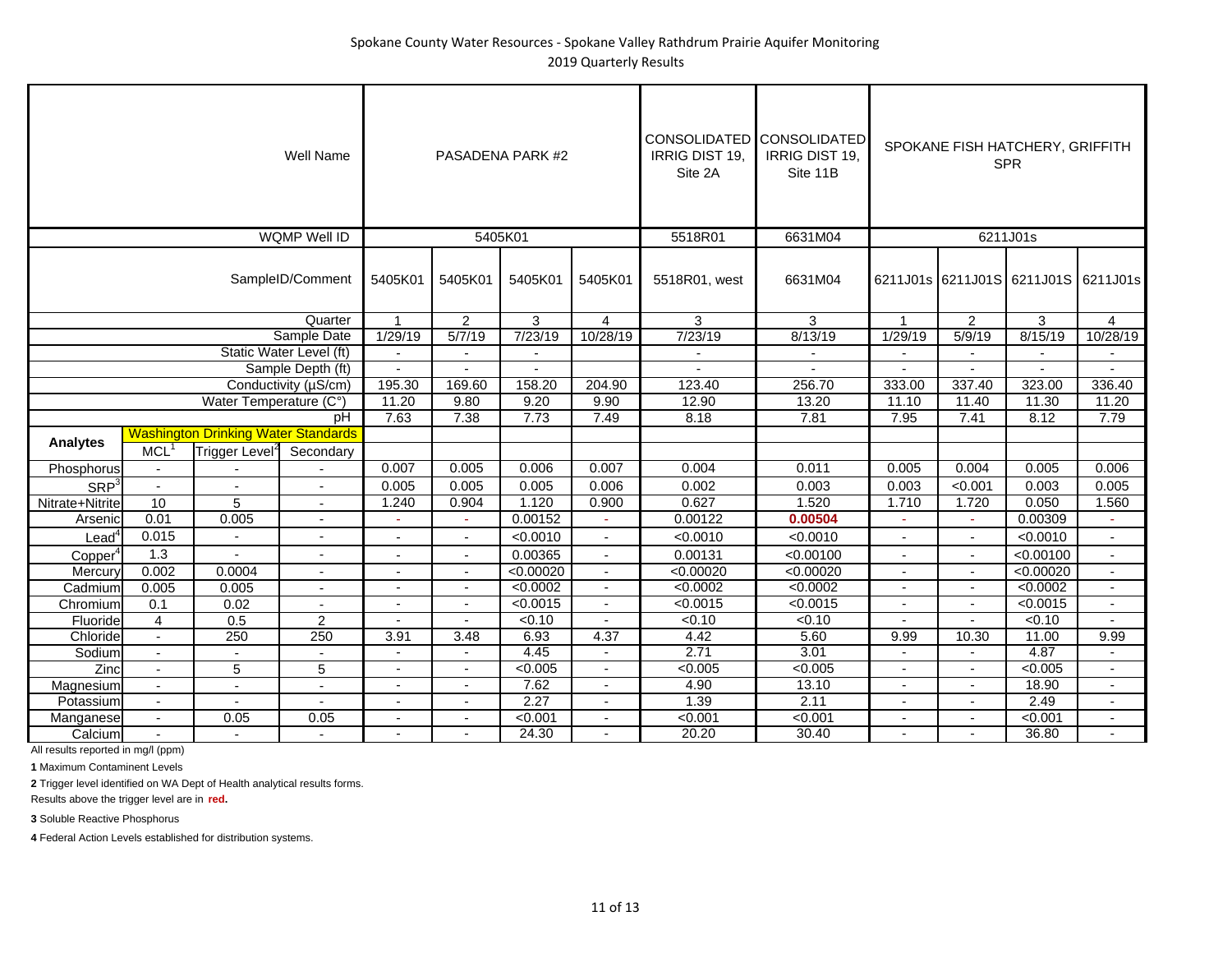|                                 |                          |                                            | Well Name                | Spokane<br>Fish<br>Hatcherv<br>well | Sullivan<br>Spring                                                               |                          |                          | <b>Three Springs</b> |                          |                          |                          | Waikiki Springs |                          |
|---------------------------------|--------------------------|--------------------------------------------|--------------------------|-------------------------------------|----------------------------------------------------------------------------------|--------------------------|--------------------------|----------------------|--------------------------|--------------------------|--------------------------|-----------------|--------------------------|
|                                 |                          |                                            | <b>WQMP Well ID</b>      | 6211K01                             | 5411R05s                                                                         |                          |                          | 5212F01s             |                          |                          |                          | 6306P01s        |                          |
|                                 |                          |                                            | SampleID/Comment         | 6211K01                             | 5411R05S 5212F01S 5212F01S 5212F01S 5212F01s 6306P01s 6306P01s 6306P01s 6306P01s |                          |                          |                      |                          |                          |                          |                 |                          |
|                                 |                          |                                            | Quarter                  | 3                                   | 3                                                                                | 1                        | $\overline{2}$           | 3                    | $\overline{4}$           | $\mathbf{1}$             | $\overline{2}$           | 3               | $\overline{4}$           |
|                                 |                          |                                            | Sample Date              | 8/15/19                             | 8/12/19                                                                          | 1/29/19                  | 5/9/19                   | 8/14/19              | 10/28/19                 | 1/29/19                  | 5/9/19                   | 8/15/19         | 10/28/19                 |
|                                 |                          |                                            | Static Water Level (ft)  |                                     | $\overline{\phantom{a}}$                                                         | $\overline{\phantom{a}}$ | $\blacksquare$           | $\blacksquare$       | $\blacksquare$           | $\overline{\phantom{a}}$ | $\blacksquare$           | $\overline{a}$  | $\overline{a}$           |
|                                 |                          |                                            | Sample Depth (ft)        | $\overline{a}$                      |                                                                                  | $\blacksquare$           | $\blacksquare$           | $\blacksquare$       | $\overline{\phantom{a}}$ | $\blacksquare$           | ä,                       | $\blacksquare$  | $\blacksquare$           |
|                                 |                          |                                            | Conductivity (µS/cm)     | 289.10                              | 209.00                                                                           | 318.2                    | 307.9                    | 302.10               | 340.40                   | 335.40                   | 416.50                   | 365.50          | 365.50                   |
|                                 |                          | Water Temperature (C°)                     |                          | 13.10                               | 13.90                                                                            | 11.6                     | 12                       | 11.90                | 11.70                    | 10.60                    | 10.90                    | 11.00           | 10.70                    |
|                                 |                          |                                            | рH                       | 8.09                                | 7.77                                                                             | 7.92                     | 7.92                     | 7.76                 | 7.80                     | 7.95                     | 7.90                     | 8.03            | 7.73                     |
| <b>Analytes</b>                 |                          | <b>Washington Drinking Water Standards</b> |                          |                                     |                                                                                  |                          |                          |                      |                          |                          |                          |                 |                          |
|                                 | MCL <sup>1</sup>         | Trigger Level <sup>2</sup>                 | Secondary                |                                     |                                                                                  |                          |                          |                      |                          |                          |                          |                 |                          |
| Phosphorus                      |                          |                                            |                          | 0.004                               | 0.007                                                                            | 0.005                    | 0.004                    | 0.009                | 0.007                    | 0.003                    | 0.004                    | 0.004           | 0.004                    |
| SRP <sup>3</sup>                | $\overline{\phantom{a}}$ | $\overline{a}$                             | $\overline{\phantom{a}}$ | 0.003                               | 0.004                                                                            | 0.003                    | < 0.001                  | 0.004                | 0.007                    | < 0.001                  | < 0.001                  | < 0.001         | 0.002                    |
| Nitrate+Nitrite                 | 10                       | $\overline{5}$                             | $\blacksquare$           | 1.780                               | 0.920                                                                            | 2.150                    | 1.910                    | 2.390                | 2.600                    | 2.890                    | 2.970                    | 2.270           | 3.050                    |
| Arsenic                         | 0.01                     | 0.005                                      | $\blacksquare$           | 0.00354                             | 0.00311                                                                          |                          | $\sim$                   | 0.00332              | ÷,                       | ä,                       | ÷                        | 0.00215         | $\omega$                 |
| Lead <sup>4</sup>               | 0.015                    |                                            | $\overline{\phantom{a}}$ | < 0.0010                            | < 0.0010                                                                         | $\blacksquare$           | $\sim$                   | < 0.0010             | $\overline{\phantom{a}}$ | $\blacksquare$           | $\blacksquare$           | < 0.0010        | $\blacksquare$           |
| C <sub>opper</sub> <sup>4</sup> | 1.3                      |                                            | $\overline{\phantom{a}}$ | 0.00166                             | < 0.00100                                                                        | $\blacksquare$           | $\blacksquare$           | 0.00114              | $\blacksquare$           | Ĭ.                       | $\sim$                   | < 0.00100       | $\overline{a}$           |
| Mercury                         | 0.002                    | 0.0004                                     | $\overline{\phantom{a}}$ | < 0.00020                           | < 0.00020                                                                        | $\blacksquare$           | $\blacksquare$           | < 0.00020            | $\overline{\phantom{a}}$ | ٠                        | $\blacksquare$           | < 0.00020       | $\overline{\phantom{a}}$ |
| Cadmium                         | 0.005                    | 0.005                                      | $\overline{\phantom{a}}$ | < 0.0002                            | < 0.0002                                                                         |                          |                          | < 0.0002             | ٠                        |                          | $\overline{\phantom{a}}$ | < 0.0002        | $\overline{\phantom{a}}$ |
| Chromium                        | 0.1                      | 0.02                                       |                          | < 0.0015                            | < 0.0015                                                                         | $\sim$                   | $\blacksquare$           | < 0.0015             | $\blacksquare$           | $\blacksquare$           | $\blacksquare$           | < 0.0015        | $\blacksquare$           |
| Fluoride                        | 4                        | 0.5                                        | $\overline{c}$           | < 0.10                              | $\sqrt{0.10}$                                                                    |                          |                          | < 0.10               |                          |                          |                          | < 0.10          |                          |
| Chloride                        | $\blacksquare$           | 250                                        | 250                      | 8.26                                | 3.09                                                                             | 11.10                    | 11.00                    | 15.30                | 15.40                    | 12.90                    | 13.40                    | 20.90           | 15.50                    |
| Sodium                          | $\mathbf{r}$             | $\sim$                                     |                          | 3.96                                | 2.77                                                                             | $\overline{\phantom{a}}$ | $\blacksquare$           | 6.09                 | $\blacksquare$           | $\overline{a}$           | $\blacksquare$           | 6.79            |                          |
| Zinc                            | $\blacksquare$           | 5                                          | 5                        | 0.021                               | < 0.005                                                                          | $\overline{\phantom{a}}$ | $\blacksquare$           | < 0.005              | $\blacksquare$           | ÷,                       | $\blacksquare$           | < 0.005         | $\blacksquare$           |
| Magnesium                       | $\overline{\phantom{a}}$ | $\blacksquare$                             | $\overline{\phantom{a}}$ | 16.40                               | 10.10                                                                            | $\overline{\phantom{a}}$ | $\sim$                   | 13.10                | $\overline{\phantom{a}}$ | $\overline{\phantom{a}}$ | $\overline{\phantom{a}}$ | 23.20           | $\overline{\phantom{a}}$ |
| Potassium                       |                          |                                            |                          | 2.17                                | 1.96                                                                             |                          |                          | 2.24                 |                          |                          |                          | 2.60            |                          |
| Manganese                       | $\blacksquare$           | 0.05                                       | 0.05                     | < 0.001                             | < 0.001                                                                          | $\blacksquare$           | $\overline{\phantom{a}}$ | < 0.001              | $\blacksquare$           | $\blacksquare$           | $\blacksquare$           | < 0.001         | $\blacksquare$           |
| Calcium                         |                          | $\blacksquare$                             | $\blacksquare$           | 32.00                               | 25.10                                                                            |                          |                          | 38.00                |                          |                          |                          | 38.80           | $\overline{a}$           |

**1** Maximum Contaminent Levels

**2** Trigger level identified on WA Dept of Health analytical results forms.

Results above the trigger level are in **red.**

**3** Soluble Reactive Phosphorus